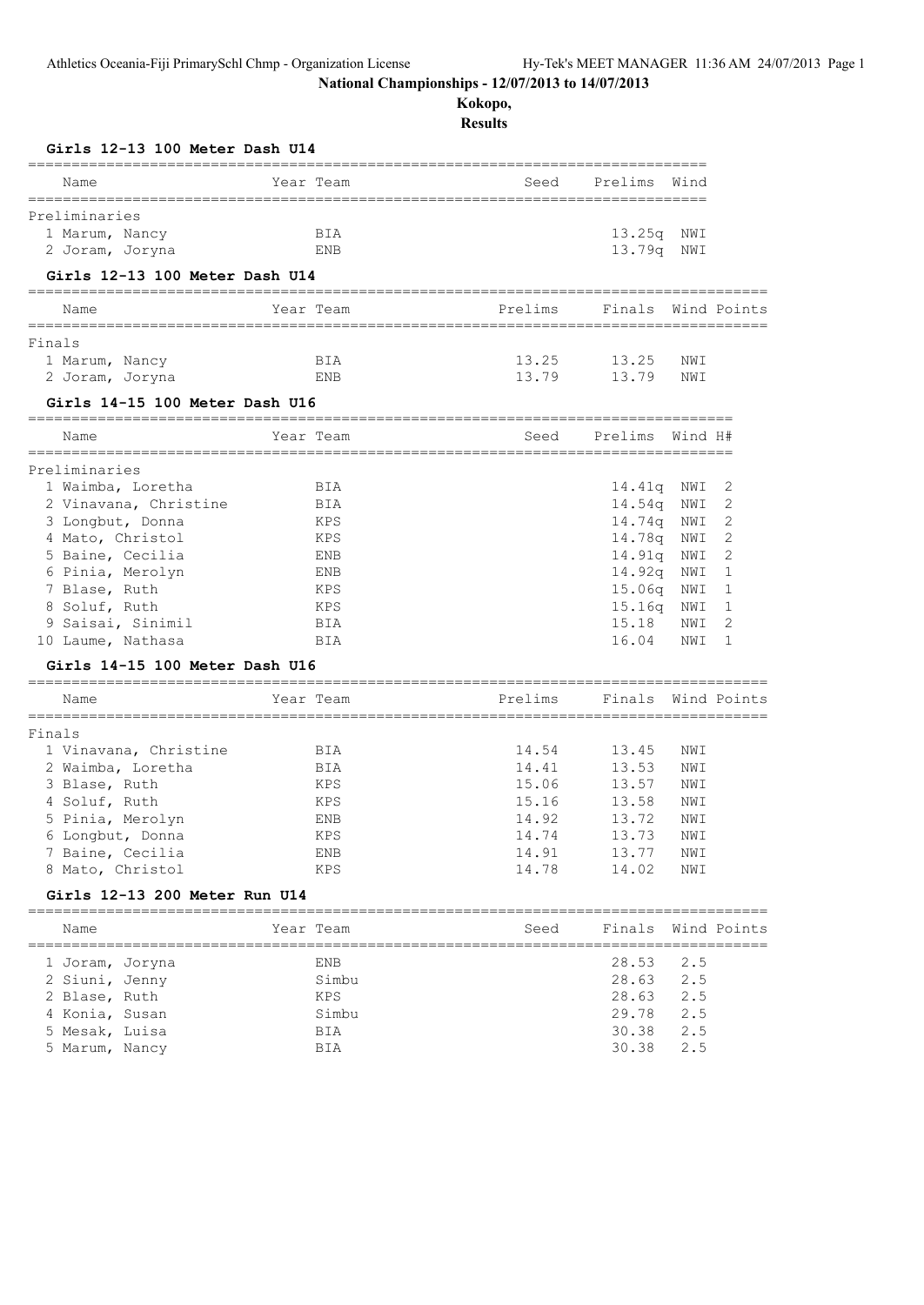**Kokopo, Results**

# **Girls 14-15 200 Meter Run U16**

|        | Name                          | Year Team         | Seed                                | Prelims            | Wind H#     |   |
|--------|-------------------------------|-------------------|-------------------------------------|--------------------|-------------|---|
|        | Preliminaries                 |                   |                                     |                    |             |   |
|        | 1 Pitok, Susie                | ENB               |                                     | 28.65q             | NWI         | 2 |
|        | 2 Pinia, Merolyn              | ENB               |                                     | 29.34q             | NWI         | 1 |
|        |                               |                   |                                     |                    |             |   |
|        | 3 Vinavana, Christine         | BIA               |                                     | 29.76q             | NWI         | 1 |
|        | 4 Baine, Cecilia              | ENB               |                                     | 29.84q             | NWI         | 2 |
|        | 5 Mato, Christol              | KPS               |                                     | 30.03q             | NWI         | 1 |
|        | 6 Soluf, Ruth                 | KPS               |                                     | 30.36q             | NWI         | 1 |
|        | 7 Longbut, Donna              | KPS               |                                     | 30.46q             | NWI         | 1 |
|        | 8 Kagi, Clara                 | Simbu             |                                     | 30.65q             | NWI         | 2 |
|        | 9 Galowa, Wendy               | Simbu             |                                     | 30.67              | NWI         | 2 |
|        | 10 Bungo, Lauro               | Simbu             |                                     | 31.11              | NWI         | 1 |
|        | 11 Peterson, Atasha           | Simbu             |                                     | 31.40              | NWI         | 2 |
|        | 12 Benson, Iddie              | KPS               |                                     | 31.44              | NWI         | 2 |
|        | 13 Nason, Natasha             | ENB               |                                     | 31.47              | NWI         | 1 |
|        | 14 Alua, Benedict             | Simbu             |                                     | 31.52              | NWI         | 2 |
|        |                               | Simbu             |                                     | 31.58              |             | 2 |
|        | 15 Hundang, Kittu             |                   |                                     |                    | NWI         |   |
|        | 16 Milli, Millian             | KPS               |                                     | 32.53              | NWI         | 1 |
|        | Girls 14-15 200 Meter Run U16 |                   |                                     |                    |             |   |
|        | Name                          | Year Team         | Prelims                             | Finals             | Wind Points |   |
|        | =============                 | ================= | ----------------------------------- |                    |             |   |
| Finals |                               |                   |                                     |                    |             |   |
|        | 1 Pitok, Susie                | ENB               | 28.65                               | 28.42              | $+0.0$      |   |
|        | 2 Pinia, Merolyn              | ENB               | 29.34                               | 28.70              | $+0.0$      |   |
|        | 3 Baine, Cecilia              | ENB               | 29.84                               | 28.90              | $+0.0$      |   |
|        | 4 Soluf, Ruth                 | KPS               | 30.36                               | 28.92              | $+0.0$      |   |
|        | 5 Vinavana, Christine         | BIA               | 29.76                               | 30.30              | $+0.0$      |   |
|        | 6 Mato, Christol              | KPS               | 30.03                               | 30.47              | $+0.0$      |   |
|        | 7 Kagi, Clara                 | Simbu             | 30.65                               | 30.48              | $+0.0$      |   |
|        |                               | KPS               | 30.46                               | 30.87              | $+0.0$      |   |
|        | 8 Longbut, Donna              |                   |                                     |                    |             |   |
|        | Girls 12-13 400 Meter Run U14 |                   |                                     |                    |             |   |
|        | Name                          | Year Team         | Seed                                | Finals             | Points      |   |
|        | 1 Blase, Ruth                 | KPS               |                                     | 1:06.66            |             |   |
|        | 2 William, Villian            | KPS               |                                     | 1:08.06            |             |   |
|        | 3 Benson, Iddie               | KPS               |                                     | 1:10.34            |             |   |
|        |                               |                   |                                     | 1:16.20            |             |   |
|        | 4 Mesak, Luisa                | BIA               |                                     |                    |             |   |
|        | 5 Leto, Doreen                | BIA               |                                     | 1:18.18            |             |   |
|        | -- Patiken, Esleen            | BIA               |                                     | DQ.                |             |   |
|        | Girls 14-15 400 Meter Run U16 |                   |                                     |                    |             |   |
|        | Name                          | Year Team         | Seed                                | Finals             | Points      |   |
|        |                               |                   |                                     |                    |             |   |
|        | 1 Pitok, Susie                | ENB               |                                     | 1:04.36            |             |   |
|        | 2 Bimaru, Shiela              | KPS               |                                     | 1:05.91            |             |   |
|        |                               |                   |                                     | 1:06.89            |             |   |
|        | 3 Tommy, Grace                | ENB               |                                     |                    |             |   |
|        | 4 Nason, Natasha              | ENB               |                                     | 1:08.79            |             |   |
|        | 5 Jethro, Rachael             | New Ireland Pro.  |                                     | 1:09.12<br>1:09.91 |             |   |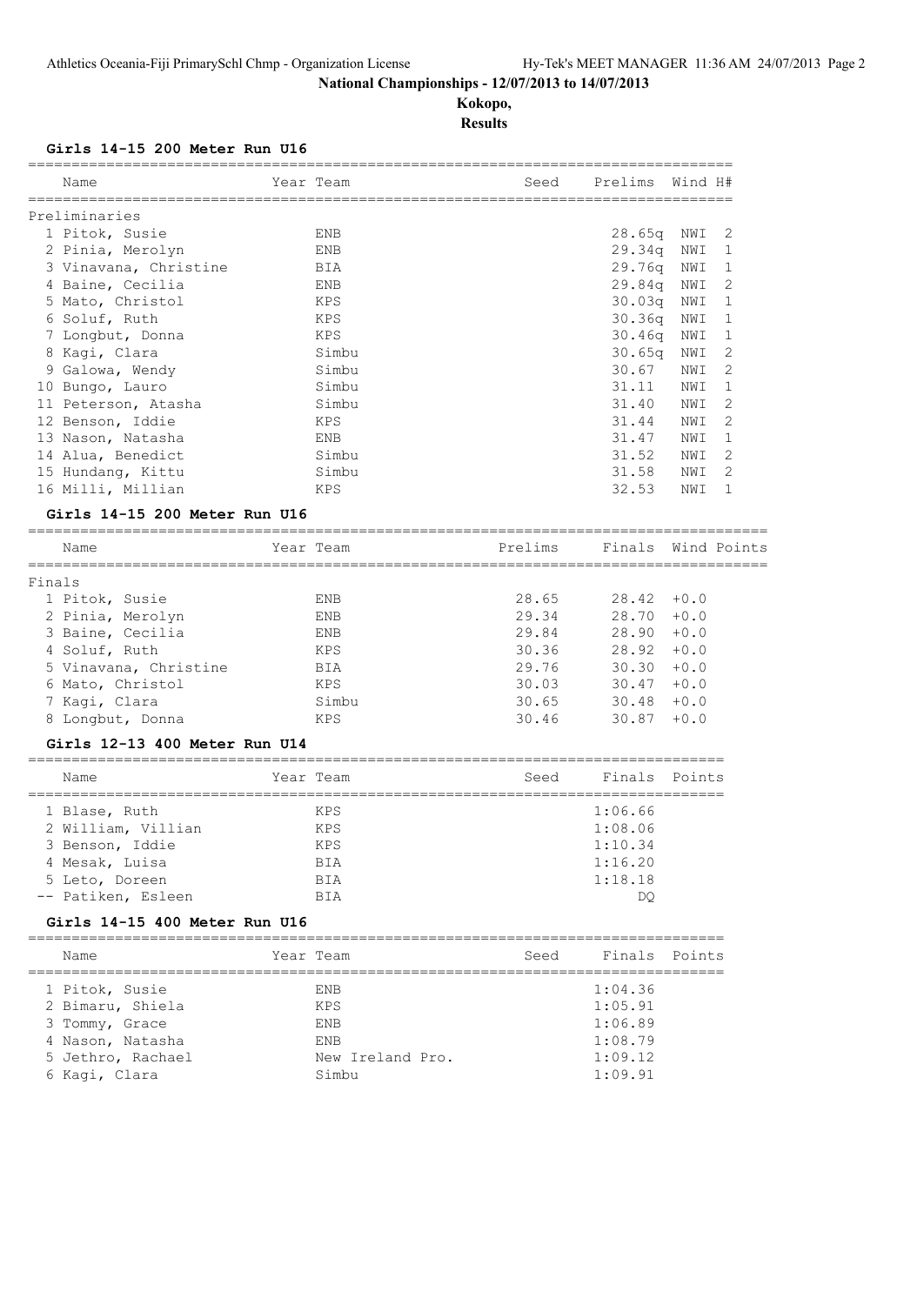# **Kokopo,**

|        | Girls 14-15 400 Meter Run U16                    |                                       |         |                 |         |              |
|--------|--------------------------------------------------|---------------------------------------|---------|-----------------|---------|--------------|
|        | -- William, Wilda                                | KPS                                   |         | DQ.             |         |              |
|        | Girls 14-15 Long Jump U16                        |                                       |         |                 |         |              |
|        | Name                                             | Year Team                             | Seed    | Finals          |         | Wind Points  |
|        | 1 Longbut, Donna                                 | KPS                                   |         | 4.39m           | NWI     |              |
|        | 2 Mato, Christol                                 | KPS                                   |         | 4.27m           | NWI     |              |
|        | 3 Bimaru, Shiela                                 | KPS                                   |         | 4.22m           | NWI     |              |
|        | Women 16-17 100 Meter Dash U18                   |                                       |         |                 |         |              |
|        | Name                                             | Year Team                             | Seed    | Prelims         | Wind H# |              |
|        | ===============================<br>Preliminaries | ===================================== |         |                 |         |              |
|        | 1 Tilin, Apolonia                                | ENB                                   |         | 14.46q          | NWI     | 1            |
|        | 2 George, Glenda                                 | BIA                                   |         | 14.82q          | NWI     | 1            |
|        | 3 Uranau, Nobertin                               | KPS                                   |         | 14.83q          | NWI     | 1            |
|        | 4 Topal, Annie                                   | ENB                                   |         | 15.06q          | NWI     | 2            |
|        | 5 Omae, Sharlyn                                  | NCD                                   |         | 15.14q          | NWI     | 2            |
|        |                                                  | KPS                                   |         | 15.22q          |         | 2            |
|        | 6 Quinnie, Gabriella                             |                                       |         |                 | NWI     |              |
|        | 7 Caleb, Jeanie                                  | Morobe                                |         | 15.36q          | NWI     | 2            |
|        | 8 Jinkia, Talitha                                | Morobe                                |         | 15.65q          | NWI     | 1            |
|        | 9 Caleb, Plantina                                | Morobe                                |         | 16.21           | NWI     | 2            |
|        | 10 Areori, Joy                                   | APIPI                                 |         | 16.22           | NWI     | $\mathbf{1}$ |
|        | Women 16-17 100 Meter Dash U18                   |                                       |         |                 |         |              |
|        | Name                                             | Year Team                             | Prelims | Finals          |         | Wind Points  |
| Finals |                                                  |                                       |         |                 |         |              |
|        | 1 Topal, Annie                                   | ENB                                   | 15.06   | 13.78           | NWI     |              |
|        | 2 Tilin, Apolonia                                | ENB                                   | 14.46   | 14.08           | NWI     |              |
|        | 3 Uranau, Nobertin                               | KPS                                   | 14.83   | 14.13           | NWI     |              |
|        | 4 George, Glenda                                 | BIA                                   | 14.82   | 14.62           | NWI     |              |
|        | 5 Quinnie, Gabriella                             | KPS                                   | 15.22   | 14.66           | NWI     |              |
|        | 6 Caleb, Jeanie                                  | Morobe                                | 15.36   | 14.77           | NWI     |              |
|        | 7 Omae, Sharlyn                                  | <b>NCD</b>                            | 15.14   | 14.84           | NWI     |              |
|        | 8 Jinkia, Talitha                                | Morobe                                | 15.65   | 15.16           | NWI     |              |
|        |                                                  |                                       |         |                 |         |              |
|        | Women 100 Meter Dash                             |                                       |         |                 |         |              |
|        | Name                                             | Year Team                             | Seed    | Prelims Wind H# |         |              |
|        | Preliminaries                                    |                                       |         |                 |         |              |
|        | 1 Waro, Venessa                                  | ENB                                   |         | $13.09q -2.3$   |         | 1            |
|        | 2 Monagi, Adrine                                 | Morobe                                |         | $13.35q -2.3$   |         | 1            |
|        | 2 Philemon, Helen                                | Morobe                                |         | $13.35q -2.0$   |         | $\mathbf{2}$ |
|        | 4 Priscilla, John                                | Morobe                                |         | $13.48q -2.0$   |         | 2            |
|        | 5 Nelson, Yvonne                                 | NCD                                   |         | $14.09q -2.3$   |         | 1            |
|        | 6 Awoha, Anna                                    | ENB                                   |         | $14.13q -2.3$   |         | $\mathbf{1}$ |
|        | 7 Maniana, Oriwia                                | <b>NCD</b>                            |         | $14.20q -2.3$   |         | 1            |
|        | 8 June, Fredrica                                 | New Ireland Pro.                      |         | $14.58q - 2.0$  |         | 2            |
|        | 9 Pokana, Gwen                                   | <b>NCD</b>                            |         | $14.59 - 2.3$   |         | $\mathbf{1}$ |
|        | 10 Martin, Martina                               | New Ireland Pro.                      |         | $14.69 - 2.3 1$ |         |              |
|        |                                                  |                                       |         |                 |         |              |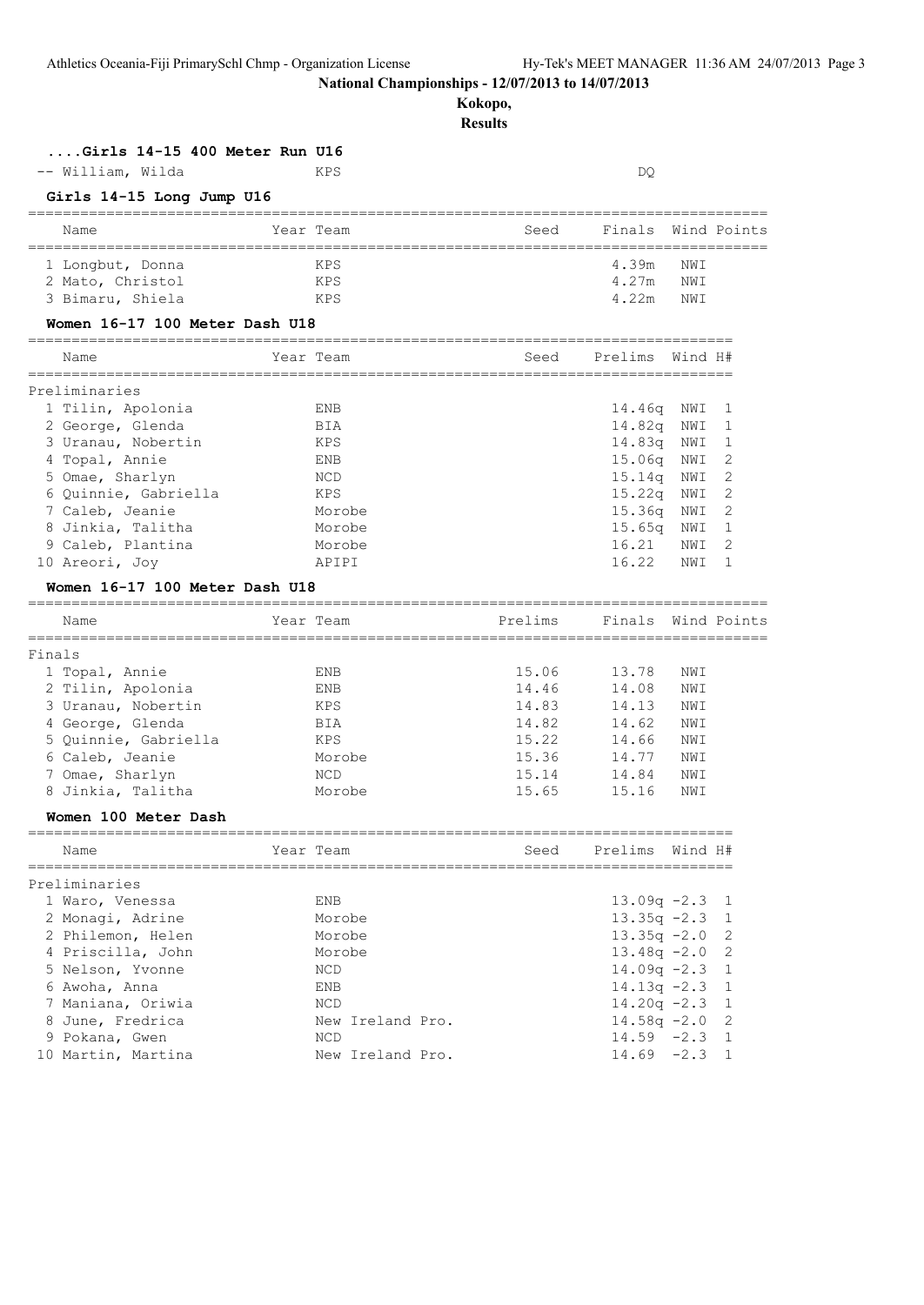**Kokopo,**

**Results**

| Women 100 Meter Dash |  |
|----------------------|--|
|----------------------|--|

| 11 Patan, Teckla      | New Ireland Pro. | $14.74 - 2.3$ 1 |  |
|-----------------------|------------------|-----------------|--|
| 12 Vual, Anne-Marie   | New Ireland Pro. | $14.97 -2.0$ 2  |  |
| 13 Boslogo, Geraldine | New Ireland Pro. | $15.17 -2.0$ 2  |  |

# **Women 100 Meter Dash**

===================================================================================== Name Team Team Prelims Finals Wind Points

| Finals            |                  |       |               |  |
|-------------------|------------------|-------|---------------|--|
| 1 Philemon, Helen | Morobe           | 13.35 | $12.53 + 0.0$ |  |
| 2 Monagi, Adrine  | Morobe           | 13.35 | $12.59 + 0.0$ |  |
| 3 Waro, Venessa   | ENB              | 13.09 | $12.61 + 0.0$ |  |
| 4 Priscilla, John | Morobe           | 13.48 | $12.81 + 0.0$ |  |
| 5 Nelson, Yvonne  | NCD.             | 14.09 | $13.32 + 0.0$ |  |
| 6 Awoha, Anna     | ENB              | 14.13 | $13.41 + 0.0$ |  |
| 7 Maniana, Oriwia | <b>NCD</b>       | 14.20 | $13.44 + 0.0$ |  |
| 8 June, Fredrica  | New Ireland Pro. | 14.58 | $13.89 + 0.0$ |  |

#### **Women 16-17 200 Meter Run U18**

| Name                  | Year Team        | Seed | Prelims | Wind H# |               |
|-----------------------|------------------|------|---------|---------|---------------|
| Preliminaries         |                  |      |         |         |               |
| 1 Womola, Tehilah     | ENB              |      | 27.47q  | NWI     | -2            |
| 2 Topal, Annie        | ENB              |      | 28.16q  | NWI     | -1            |
| 3 Paipo, Romil        | ENB              |      | 28.60q  | NWI     | -1            |
| 4 June, Fredrica      | New Ireland Pro. |      | 29.06a  | NWI     | 1             |
| 5 Mano, Anzac         | ENB              |      | 29.13q  | NWI     | 2             |
| 6 Uranau, Nobertin    | KPS              |      | 29.22q  | NWI     | -3            |
| 7 Tilin, Apolonia     | ENB              |      | 29.35q  | NWI     | 3             |
| 8 Patan, Teckla       | New Ireland Pro. |      | 29.42q  | NWI     | 1             |
| 9 Caleb, Jeanie       | Morobe           |      | 29.95   | NWI     | 2             |
| 10 George, Glenda     | BIA              |      | 29.96   | NWI     | 3             |
| 11 Omae, Sharlyn      | NCD              |      | 30.14   | NWI     | 2             |
| 12 Bimaru, Shiela     | KPS              |      | 30.21   | NWI     | 3             |
| 13 Jinkia, Talitha    | Morobe           |      | 30.59   | NWI     | $\mathbf{1}$  |
| 14 Ouinnie, Gabriella | KPS              |      | 31.06   | NWI     | $\mathcal{L}$ |
| 15 William, Villian   | KPS              |      | 31.56   | NWI     | 3             |
| 16 Caleb, Plantina    | Morobe           |      | 32.00   | NWI     | 2             |
| 17 Malana, Joylyne    | BIA              |      | 33.61   | NWI     | 3             |

#### **Women 16-17 200 Meter Run U18**

| Name               | Year Team        | Prelims |               | Finals Wind Points |
|--------------------|------------------|---------|---------------|--------------------|
| Finals             |                  |         |               |                    |
| 1 Topal, Annie     | <b>ENB</b>       | 28.16   | $27.46 - 1.7$ |                    |
| 2 Womola, Tehilah  | <b>ENB</b>       | 27.47   | $27.54 - 1.7$ |                    |
| 3 Uranau, Nobertin | <b>KPS</b>       | 29.22   | $28.77 - 1.7$ |                    |
| 4 Paipo, Romil     | <b>ENB</b>       | 28.60   | $29.01 - 1.7$ |                    |
| 5 Tilin, Apolonia  | <b>ENB</b>       | 29.35   | $29.10 - 1.7$ |                    |
| 6 Mano, Anzac      | <b>ENB</b>       | 29.13   | $29.21 - 1.7$ |                    |
| 6 June, Fredrica   | New Ireland Pro. | 29.06   | $29.21 - 1.7$ |                    |
| 8 Patan, Teckla    | New Ireland Pro. | 29.42   | $29.89 - 1.7$ |                    |
|                    |                  |         |               |                    |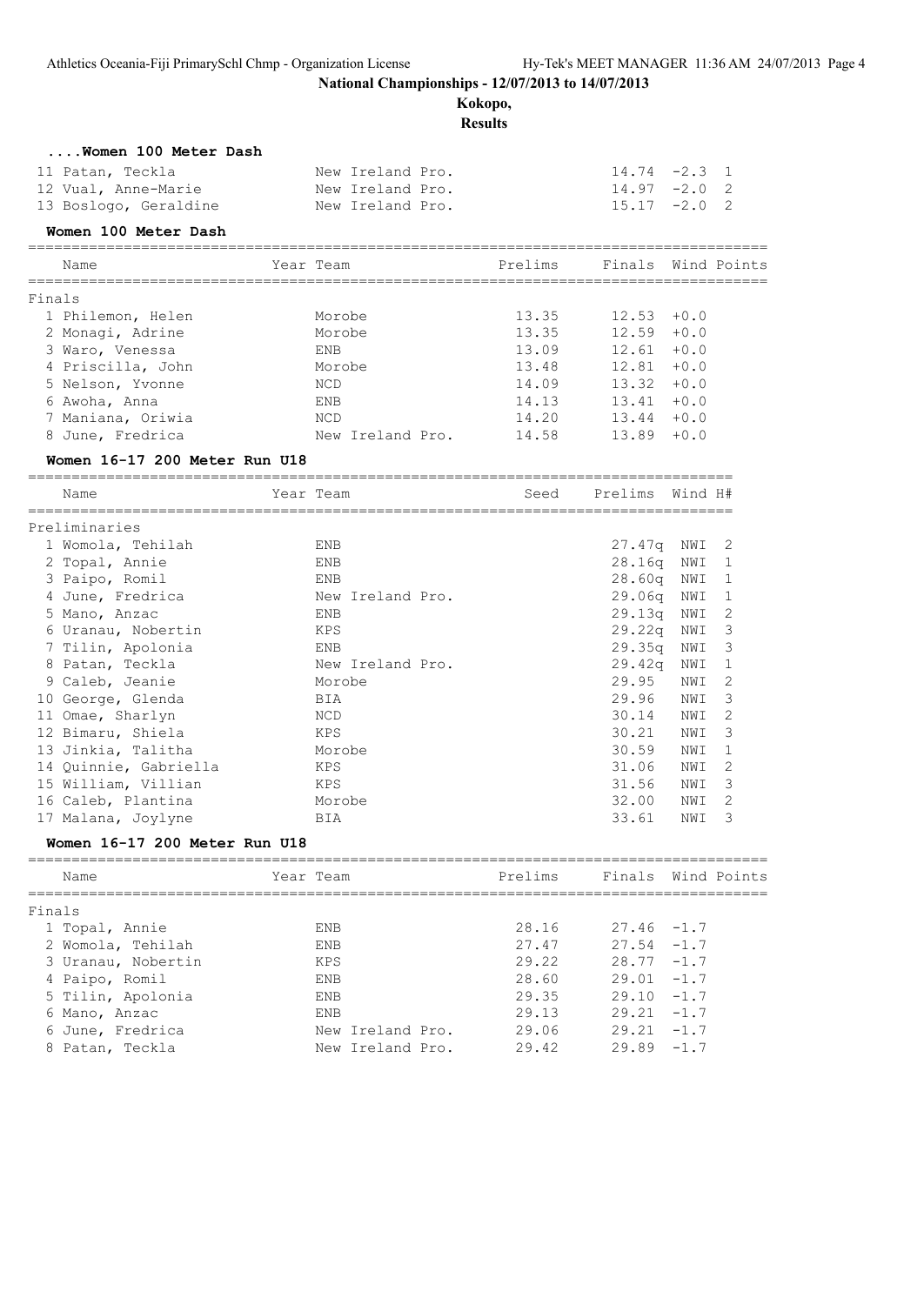# **Kokopo, Results**

#### **Women 200 Meter Run**

| Name                  | Year Team        | Seed Prelims Wind H# |
|-----------------------|------------------|----------------------|
| Preliminaries         |                  |                      |
| 1 Burua, Betty        | ENB              | $26.76q - 1.7$ 2     |
| 2 Waro, Venessa       | ENB              | $26.83q -1.7$ 2      |
| 3 Vunatup, Shirley    | ENB              | $26.88q - 3.4$ 1     |
| 4 Philemon, Helen     | Morobe           | $26.97q - 3.4$ 1     |
| 5 Monagi, Adrine      | Morobe           | $27.13q - 1.7$ 2     |
| 6 Priscilla, John     | Morobe           | $27.63q -3.4$ 1      |
| 7 Kupai, Pauline      | ENB              | $27.75q - 1.7$ 2     |
| 8 Maniana, Oriwia     | NCD              | $28.25q - 1.7$ 2     |
| 9 Pokana, Gwen        | NCD              | $29.24 -1.7$ 2       |
| 10 Martin, Martina    | New Ireland Pro. | $29.44 - 3.4$ 1      |
| 11 Nelson, Yvonne     | NCD              | $29.50 -1.7$ 2       |
| 12 Vual, Anne-Marie   | New Ireland Pro. | $30.07 - 3.4$ 1      |
| 13 Boslogo, Geraldine | New Ireland Pro. | $30.41 -1.7$ 2       |

# **Women 200 Meter Run**

| Name               | Year Team   | Prelims |               | Finals Wind Points |
|--------------------|-------------|---------|---------------|--------------------|
| Finals             |             |         |               |                    |
| 1 Burua, Betty     | <b>ENB</b>  | 26.76   | $26.36 - 0.9$ |                    |
| 2 Waro, Venessa    | <b>F.NB</b> | 26.83   | 26.38         | $-0.9$             |
| 3 Vunatup, Shirley | ENB         | 26.88   | 26.61         | $-0.9$             |
| 4 Monagi, Adrine   | Morobe      | 27.13   | 26.98         | $-0.9$             |
| 5 Philemon, Helen  | Morobe      | 26.97   | 27.15         | $-0.9$             |
| 6 Kupai, Pauline   | ENB         | 27.75   | 27.47         | $-0.9$             |
| 7 Maniana, Oriwia  | <b>NCD</b>  | 28.25   | 28.65         | $-0.9$             |
| -- Priscilla, John | Morobe      | 27.63   | <b>DNF</b>    | $-0.9$             |
|                    |             |         |               |                    |

#### **Women 16-17 400 Meter Run U18**

| Name               | Year Team        | Seed | Finals Points |  |
|--------------------|------------------|------|---------------|--|
| 1 Womola, Tehilah  | ENB              |      | 1:00.26       |  |
| 2 Mano, Anzac      | ENB              |      | 1:04.41       |  |
| 3 Kanam, Rayleen   | New Ireland Pro. |      | 1:05.81       |  |
| 4 Paipo, Romil     | ENB              |      | 1:06.76       |  |
| 5 Kager, Stephanie | New Ireland Pro. |      | 1:07.54       |  |
| 6 Caleb, Jeanie    | Morobe           |      | 1:08.03       |  |
| 7 Tokilala, Dorcas | BIA              |      | 1:23.53       |  |
|                    |                  |      |               |  |

#### **Women 400 Meter Run**

| Name               | Year Team        | Seed    | Finals Points |
|--------------------|------------------|---------|---------------|
| 1 Burua, Betty     | <b>ENB</b>       | 57.73   |               |
| 2 Vunatup, Shirley | <b>ENB</b>       | 58.21   |               |
| 3 Kupai, Pauline   | <b>ENB</b>       | 59.36   |               |
| 4 Koniel, Donna    | <b>ENB</b>       | 1:00.83 |               |
| 5 Towarap, Kalama  | <b>WNB</b>       | 1:02.34 |               |
| 6 Simon, Esther    | New Ireland Pro. | 1:03.91 |               |
|                    |                  |         |               |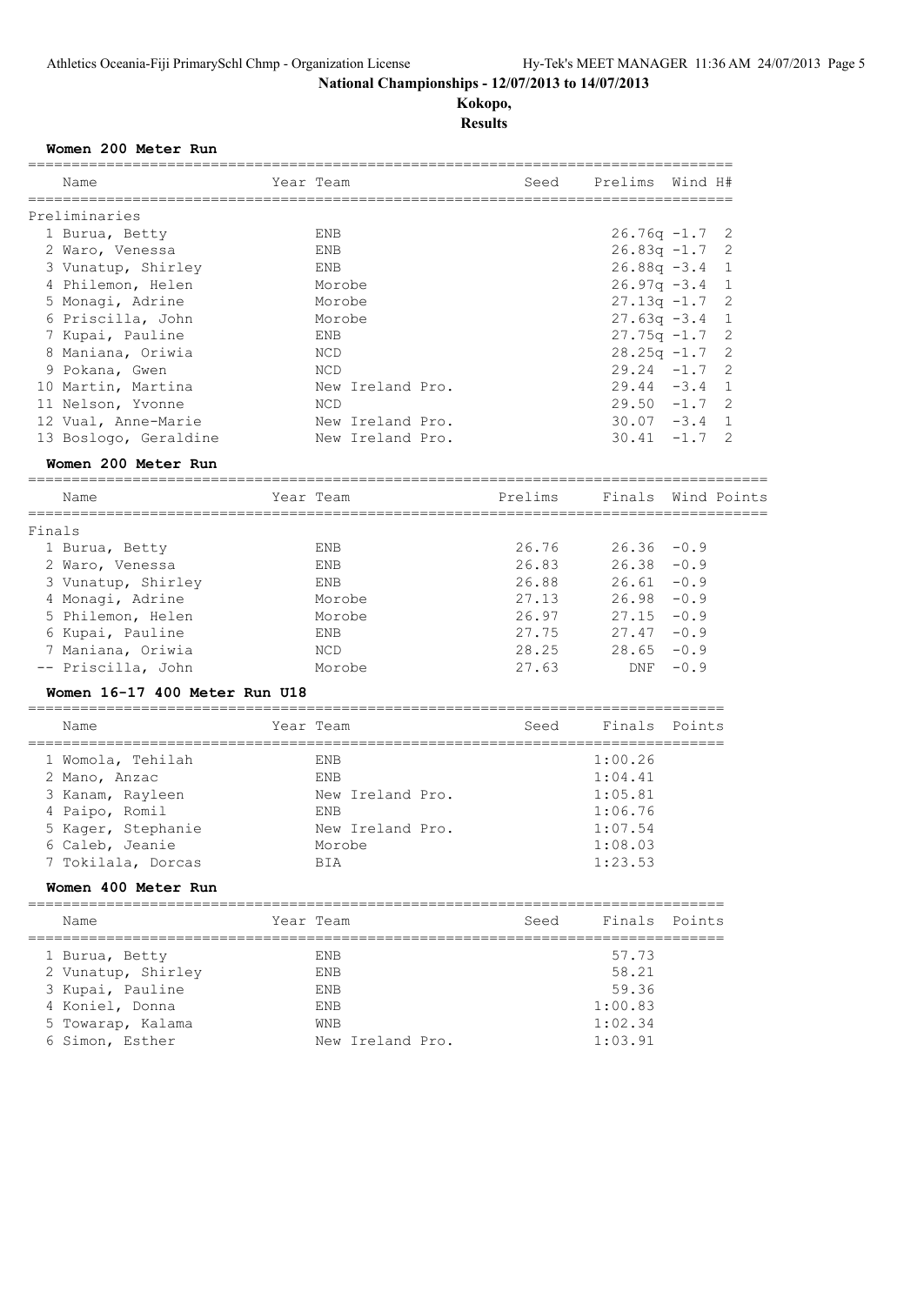**Kokopo, Results**

#### **Women 16-17 800 Meter Run U18**

| Name                | Year Team        | Seed | Finals Points |  |
|---------------------|------------------|------|---------------|--|
|                     |                  |      |               |  |
| 1 Simon, Esther     | New Ireland Pro. |      | 2:29.86       |  |
| 2 Gadi, Racheal     | Simbu            |      | 2:33.72       |  |
| 3 Koltinge, Rachael | ENB              |      | 2:34.62       |  |
| 4 Bungo, Lauro      | Simbu            |      | 2:39.66       |  |
| 5 Taylor, Mitchell  | Simbu            |      | 2:39.87       |  |
| 6 Ninjui, Jemimah   | BIA              |      | 2:42.09       |  |
| 7 Tude, Antonette   | ENB              |      | 2:42.22       |  |
| 8 Koginmo, Melisa   | <b>WNB</b>       |      | 2:58.05       |  |
| 9 Kilala, Matilda   | ENB              |      | 3:00.11       |  |
| 10 Pake, Joyce      | <b>WNB</b>       |      | 3:13.16       |  |
| 11 Kager, Stephanie | New Ireland Pro. |      | 3:43.85       |  |
| -- Subul, Benedine  | BIA              |      | DNF           |  |
|                     |                  |      |               |  |

#### **Women 800 Meter Run**

| Name              | Year Team  | Finals Points<br>Seed |  |
|-------------------|------------|-----------------------|--|
| 1 Albert, Jenny   | <b>ENB</b> | 2:19.85               |  |
| 2 Tine, Tuna      | <b>ENB</b> | 2:22.04               |  |
| 3 Gahekave, Poro  | <b>ENB</b> | 2:23.83               |  |
| 4 Towarap, Kalama | <b>WNB</b> | 2:29.78               |  |
| -- Koniel, Donna  | <b>ENB</b> | <b>DNF</b>            |  |

================================================================================

#### **Women 16-17 1500 Meter Run**

|    | Name                | Year Team | Seed | Finals Points |  |
|----|---------------------|-----------|------|---------------|--|
|    | 1 Koltinge, Rachael | ENB       |      | 5:17.85       |  |
|    | 2 Gadi, Racheal     | Simbu     |      | 5:20.79       |  |
|    | 3 Leo, Dorin        | Simbu     |      | 5:28.90       |  |
|    | 4 Poka, Shirly      | Simbu     |      | 5:31.30       |  |
|    | 5 Taylor, Mitchell  | Simbu     |      | 5:36.11       |  |
|    | 6 Kewa, Deborah     | Simbu     |      | 5:42.47       |  |
|    | 7 Ninjui, Jemimah   | BIA       |      | 5:48.09       |  |
|    | 8 Urakil, Noelyn    | ENB       |      | 5:59.73       |  |
|    | 9 Malken, Joan      | BIA       |      | 6:13.77       |  |
| 10 | Subul, Benedine     | BIA       |      | 6:58.32       |  |
|    | -- Bungo, Lauro     | Simbu     |      | DNF           |  |

# **Women 1500 Meter Run**

| Name              | Year Team        | Seed | Finals Points |  |
|-------------------|------------------|------|---------------|--|
| 1 Albert, Jenny   | ENB              |      | 4:59.95       |  |
| 2 Gahekave, Poro  | <b>ENB</b>       |      | 5:11.40       |  |
| 3 Tine, Tuna      | <b>ENB</b>       |      | 5:13.95       |  |
| 4 Kuanduma, Maria | Simbu            |      | 5:28.04       |  |
| 5 Peter, Marianna | Simbu            |      | 5:38.85       |  |
| 6 Killion, Esther | New Ireland Pro. |      | 6:34.34       |  |
|                   |                  |      |               |  |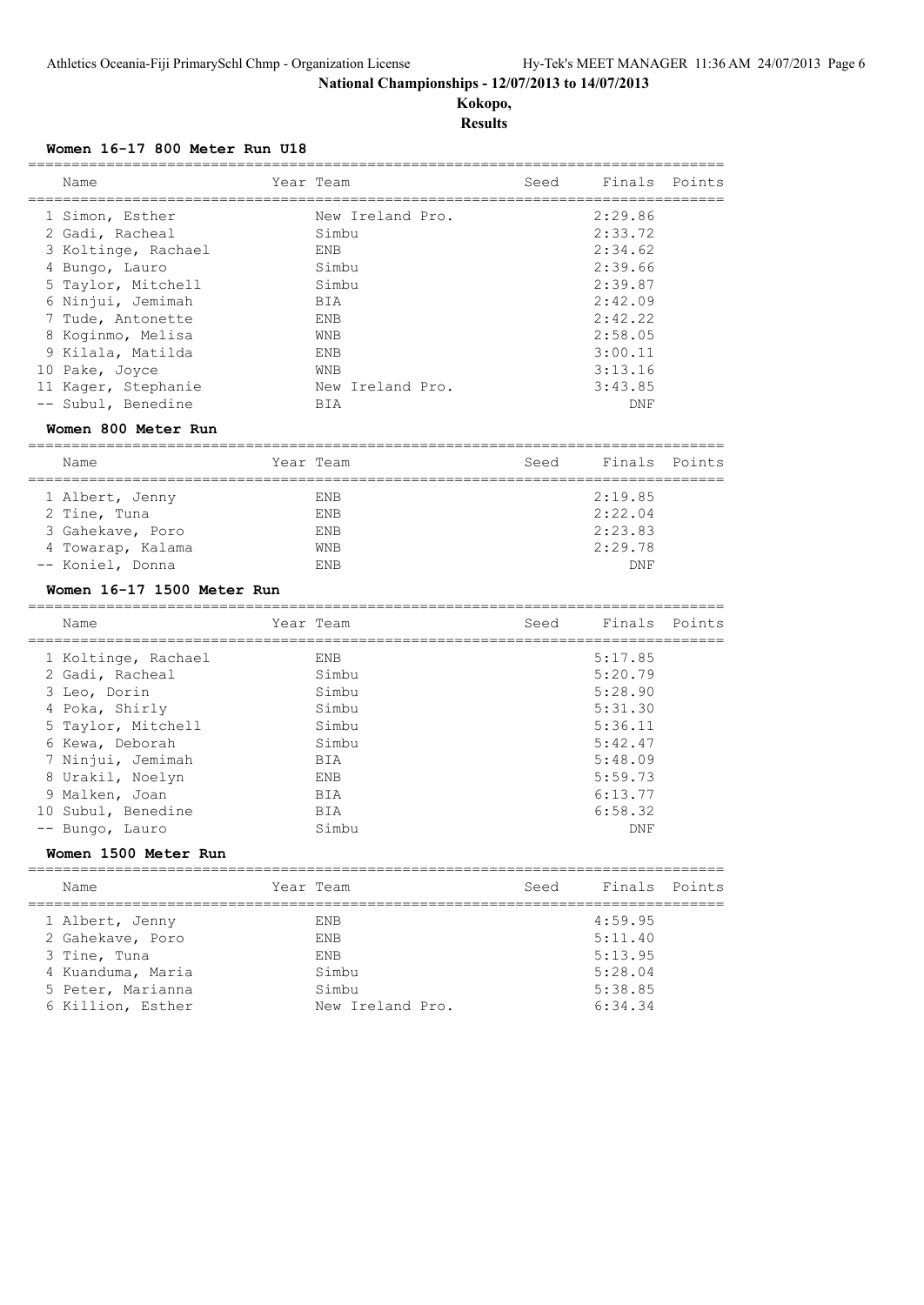**Kokopo, Results**

# **Women 16-17 3000 Meter Run U18**

| Name                              | Year Team                            | Seed                                    | Finals   | Points      |
|-----------------------------------|--------------------------------------|-----------------------------------------|----------|-------------|
| 1 Goir, Aina                      | Simbu                                |                                         | 11:36.10 |             |
| 2 Kua, Mary                       | Simbu                                |                                         | 11:37.47 |             |
| 3 John, Andamgo                   | Simbu                                |                                         | 11:43.45 |             |
| 4 Mingle, Monica                  | Simbu                                |                                         | 11:55.86 |             |
| 5 Kuanduma, Maria                 | Simbu                                |                                         | 11:58.33 |             |
| 6 Kewa, Deborah                   | Simbu                                |                                         | 12:26.68 |             |
| -- Joe, Gethrude                  | ENB                                  |                                         | DNF      |             |
| Women 5000 Meter Run              |                                      |                                         |          |             |
| Name                              | Year Team                            | Seed                                    | Finals   | Points      |
| 1 Goir, Aina                      | Simbu                                |                                         | 19:32.83 |             |
| 2 Awa, Ongan                      | Simbu                                |                                         | 19:42.00 |             |
| 3 Kua, Mary                       | Simbu                                |                                         | 19:43.80 |             |
| 4 John, Andamgo                   | Simbu                                |                                         | 20:07.90 |             |
| 5 Joe, Gethrude                   | ENB                                  |                                         | 20:47.80 |             |
| 6 Nicholus, Bala                  | Simbu                                |                                         | 20:59.91 |             |
| 7 Tapilas, Josepha                | New Ireland Pro.                     |                                         | 22:10.95 |             |
| 8 Jacinta, Iamo                   | Arob                                 |                                         | 22:26.90 |             |
| -- Mingle, Monica                 | Simbu                                |                                         | DNF      |             |
| Women 10000 Meter Run             |                                      |                                         |          |             |
| Name<br>=====================     | Year Team<br>======================= | Seed<br>_______________________________ | Finals   | Points      |
| 1 Kua, Mary                       | Simbu                                |                                         | 40:49.63 |             |
| 2 Awa, Ongan                      | Simbu                                |                                         | 41:59.67 |             |
| 3 Goir, Aina                      | Simbu                                |                                         | 45:57.93 |             |
| 4 Tapilas, Josepha                | New Ireland Pro.                     |                                         | 46:57.07 |             |
| Women 16-17 100 Meter Hurdles U18 |                                      |                                         |          |             |
| Name<br>========================= | Year Team                            | Seed                                    | Prelims  | Wind        |
| Preliminaries                     |                                      |                                         |          |             |
| 1 Kanam, Rayleen                  | New Ireland Pro.                     |                                         | 17.14q   | NWI         |
| 2 Ainui, Delvin                   | WNB                                  |                                         | 17.21q   | NWI         |
| 3 Koginmo, Melisa                 | WNB                                  |                                         | 23.11q   | NWI         |
| Women 16-17 100 Meter Hurdles U18 |                                      |                                         |          |             |
| Name                              | Year Team                            | Prelims                                 | Finals   | Wind Points |
| Finals                            |                                      |                                         |          |             |
|                                   |                                      |                                         |          |             |
| 1 Kanam, Rayleen                  | New Ireland Pro.                     | 17.14                                   | 17.14    | 1.8         |
| 2 Ainui, Delvin                   | WNB                                  | 17.21                                   | 17.21    | 1.8         |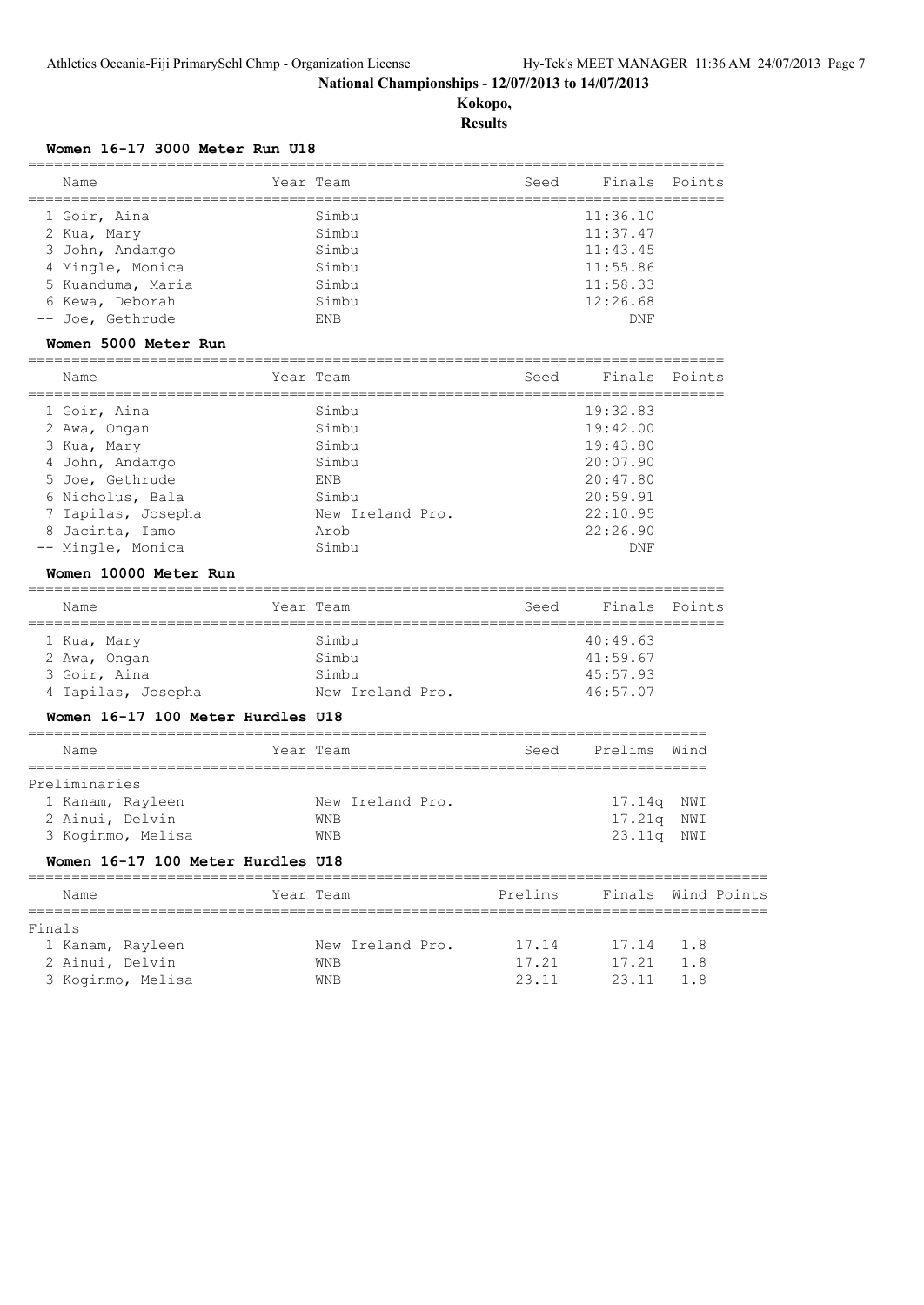**Kokopo,**

| Women 100 Meter Hurdles                                                                                                                                                           |           |                                                                                |      |                                                                               |                                 |             |
|-----------------------------------------------------------------------------------------------------------------------------------------------------------------------------------|-----------|--------------------------------------------------------------------------------|------|-------------------------------------------------------------------------------|---------------------------------|-------------|
| Name                                                                                                                                                                              |           | Year Team                                                                      | Seed | Finals Wind Points                                                            |                                 |             |
| 1 Pokana, Gwen<br>2 Copland, Beatrice                                                                                                                                             |           | NCD<br>New Ireland Pro.                                                        |      | 19.15<br>22.01                                                                | 1.8<br>1.8                      |             |
| Women 16-17 400 Meter Hurdles U18                                                                                                                                                 |           |                                                                                |      |                                                                               |                                 |             |
| Name                                                                                                                                                                              |           | Year Team                                                                      | Seed | Finals Points                                                                 |                                 |             |
| l Kanam, Rayleen                                                                                                                                                                  |           | New Ireland Pro.                                                               |      | 1:13.25                                                                       |                                 |             |
| Women 400 Meter Hurdles                                                                                                                                                           |           |                                                                                |      |                                                                               |                                 |             |
| Name                                                                                                                                                                              |           | Year Team                                                                      | Seed | Finals Points                                                                 |                                 |             |
| 1 Koniel, Donna                                                                                                                                                                   |           | ENB                                                                            |      | 1:04.37                                                                       |                                 |             |
| Women 3000 Meter Steeplechase                                                                                                                                                     |           |                                                                                |      |                                                                               |                                 |             |
| Name                                                                                                                                                                              |           | Year Team                                                                      | Seed | Finals                                                                        | Points                          |             |
| 1 Peter, Marianna<br>2 Kuanduma, Maria<br>3 Jacinta, Iamo<br>-- Age, July<br>-- Awa, Ongan<br>-- Poka, Shirly<br>-- Albert, Jenny<br>-- Nicholus, Bala<br>Women High Jump<br>Name |           | Simbu<br>Simbu<br>Arob<br>Simbu<br>Simbu<br>Simbu<br>ENB<br>Simbu<br>Year Team | Seed | 12:24.76<br>12:42.39<br>13:54.09<br>DNF<br>DNF<br>DNF<br>DNF<br>DNF<br>Finals | Points                          |             |
| 1 Kaputin, Rellie<br>2 Monagi, Adrine<br>3 Topal, Annie<br>4 Aua, Maryanne<br>Women 16-17 Long Jump U18                                                                           |           | ENB<br>Morobe<br>ENB<br>ENB                                                    |      | 1.56m<br>J1.56m<br>1.42m<br>1.35m                                             |                                 |             |
|                                                                                                                                                                                   |           |                                                                                |      |                                                                               |                                 |             |
| Name<br>1 Tutuai, Maryanne<br>2 Lavoro, Cencilia<br>3 Koginmo, Melisa<br>4 Hasu, Lucy<br>5 Nilmo, Nicole<br>Women Long Jump                                                       | Year Team | <b>ENB</b><br>New Ireland Pro.<br>WNB<br>Morobe<br>WNB                         | Seed | Finals Wind Points<br>4.65m<br>4.21m<br>3.90m<br>3.85m<br>3.59m               | NWI<br>NWI<br>NWI<br>NWI<br>NWI |             |
| Name                                                                                                                                                                              |           | Year Team                                                                      | Seed | Finals                                                                        |                                 | Wind Points |
| 1 Philemon, Helen<br>2 Kaputin, Rellie                                                                                                                                            |           | Morobe<br>ENB                                                                  |      | 5.51m<br>5.38m                                                                | 0.7<br>1.5                      |             |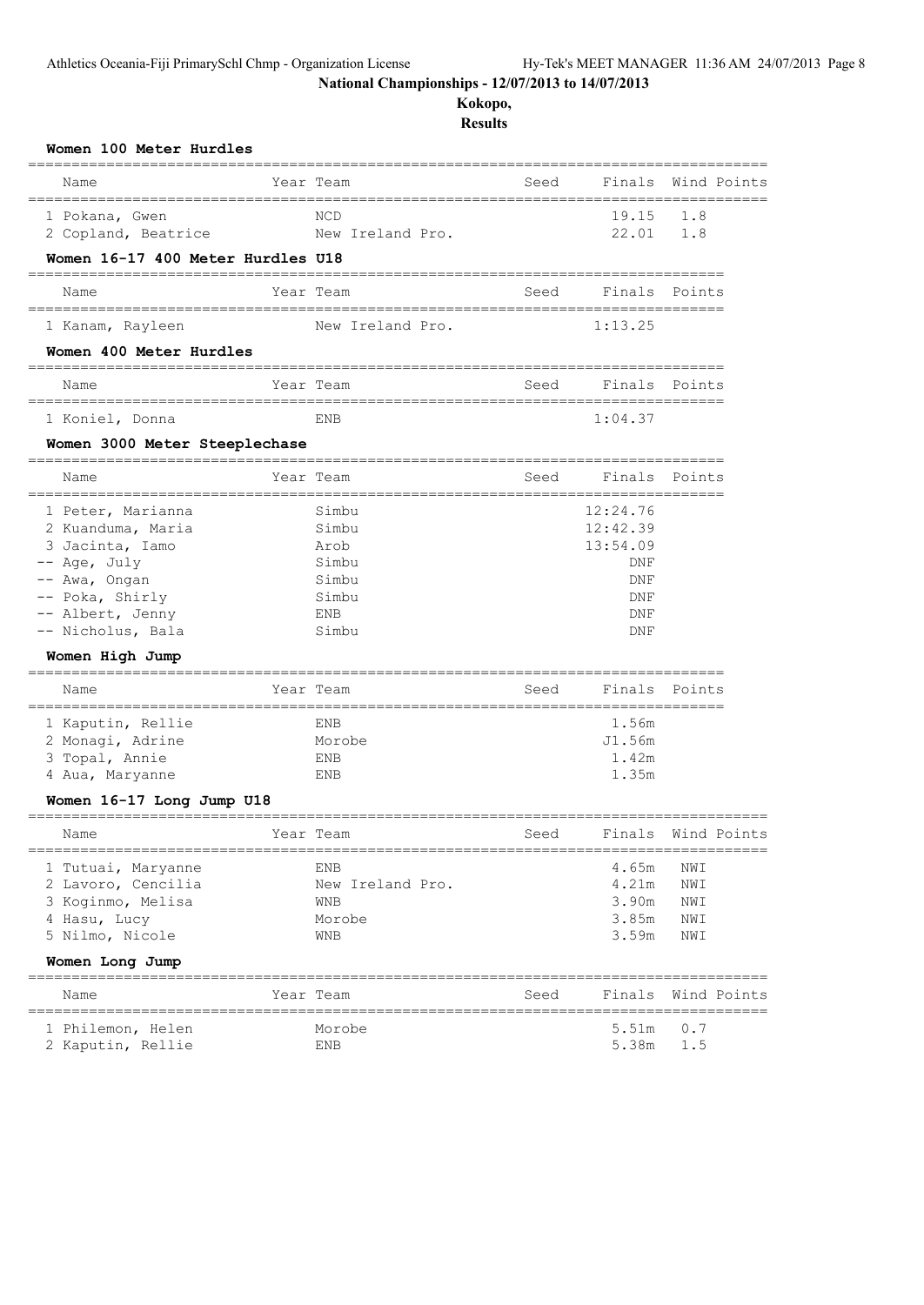**Kokopo,**

**Results**

|  |  |  |  | Women Long Jump |  |  |
|--|--|--|--|-----------------|--|--|
|--|--|--|--|-----------------|--|--|

| 3 Topal, Annie      | ENB              | 4.96m<br>NWI |  |
|---------------------|------------------|--------------|--|
| 4 Bigiglen, Joyce   | Morobe           | 4.95m<br>NWI |  |
| 5 Aua, Maryanne     | ENB              | 4.70m<br>NWI |  |
| 6 Nelson, Yvonne    | NCD              | $4.58m$ 1.3  |  |
| 7 Priscilla, John   | Morobe           | $4.36m$ 1.6  |  |
| 8 Copland, Beatrice | New Ireland Pro. | 4.35m<br>NWI |  |

# **Women 16-17 Triple Jump U18**

| Name               | Year Team        | Seed | Finals Wind Points |      |  |
|--------------------|------------------|------|--------------------|------|--|
|                    |                  |      |                    |      |  |
| 1 Tutuai, Maryanne | <b>ENB</b>       |      | 10.16m NWI         |      |  |
| 2 Lavoro, Cencilia | New Ireland Pro. |      | 9.99m              | NWI  |  |
| 3 Hasu, Lucy       | Morobe           |      | 9.16m              | NW T |  |

# **Women Triple Jump**

| Name                | Year Team        | Seed | Finals Wind Points |     |  |
|---------------------|------------------|------|--------------------|-----|--|
|                     |                  |      |                    |     |  |
| 1 Topal, Annie      | <b>ENB</b>       |      | 11.19m NWI         |     |  |
| 2 Kaputin, Rellie   | <b>ENB</b>       |      | 10.59m             | NWI |  |
| 3 Bigiglen, Joyce   | Morobe           |      | 10.20m             | NWI |  |
| 4 Copland, Beatrice | New Ireland Pro. |      | 9.58m              | NWI |  |

# **Women 16-17 Shot Put U18**

| Name           | Year Team  | Seed |       | Finals Points |
|----------------|------------|------|-------|---------------|
|                |            |      |       |               |
| 1 Peter, Sarah | NCD.       |      | 9.88m |               |
| 2 Tommy, Grace | <b>ENB</b> |      | 7.84m |               |
| 3 Pulu, Delma  | F.NR       |      | 7 25m |               |

# **Women Shot Put**

| Name               | Year Team        | Seed | Finals Points |  |
|--------------------|------------------|------|---------------|--|
| 1 Pulu, Jane       | <b>FNB</b>       |      | 9.96m         |  |
| 2 Asanga, Joan     | Morobe           |      | 8.98m         |  |
| 3 Isaiah, Rahab    | New Ireland Pro. |      | 8.60m         |  |
| 4 Toligai, Lavinia | New Ireland Pro. |      | 7.78m         |  |

# **Women 16-17 Discus Throw U18**

| Name                 | Year Team        | Seed | Finals Points |  |
|----------------------|------------------|------|---------------|--|
| 1 Peter, Sarah       | NCD              |      | 27.45m        |  |
| 2 Funmat, Joanita    | <b>ENB</b>       |      | 25.33m        |  |
| 3 Lavoro, Cencilia   | New Ireland Pro. |      | 23.07m        |  |
| 4 Katu, Ingrid       | <b>WNB</b>       |      | 21.15m        |  |
| 5 David, joyce       | <b>WNB</b>       |      | 20.83m        |  |
| 6 Patugarea, Daphne  | <b>WNB</b>       |      | 19.02m        |  |
| 7 Pulu, Delma        | <b>ENB</b>       |      | 18.71m        |  |
| 8 Patugarea, Cynthia | <b>WNB</b>       |      | 18.02m        |  |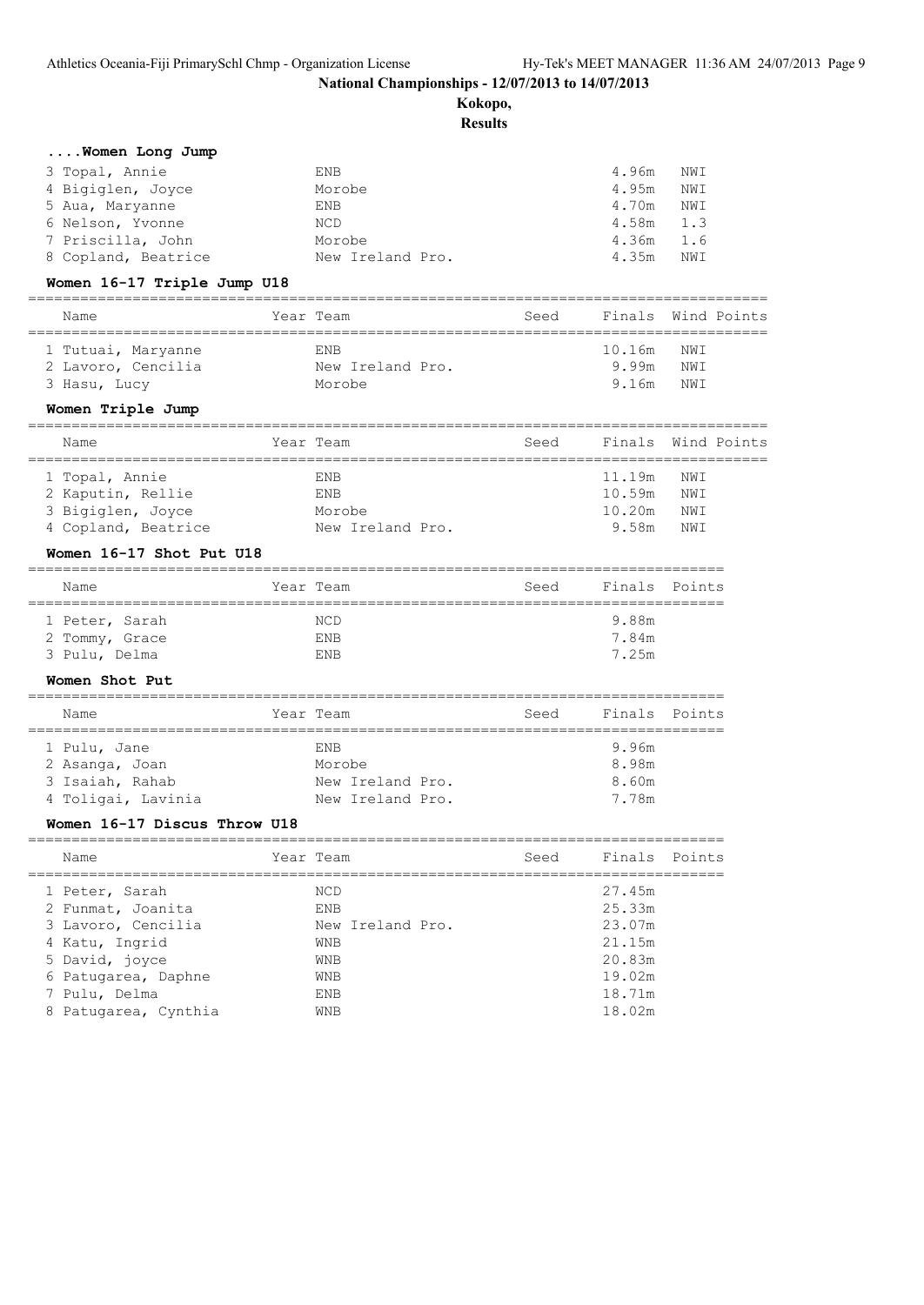**Kokopo,**

| Women Discus Throw                                                   |                                     |                                           |                    |        |
|----------------------------------------------------------------------|-------------------------------------|-------------------------------------------|--------------------|--------|
| Name                                                                 | Year Team<br>====================== | Seed<br>--------------------------------- | Finals             | Points |
| 1 Isaiah, Rahab                                                      | New Ireland Pro.                    |                                           | 23.57m             |        |
| 2 Pulu, Jane                                                         | ENB                                 |                                           | 21.84m             |        |
| 3 Koniel, Donna                                                      | ENB                                 |                                           | 14.87m             |        |
| Women 16-17 Javelin Throw U18<br>___________________________________ |                                     |                                           |                    |        |
| Name<br>======================                                       | Year Team<br>==============         | Seed<br>============================      | Finals             | Points |
| 1 Liskia, Lorraine                                                   | ENB                                 |                                           | 26.73m             |        |
| 2 Peter, Sarah                                                       | NCD                                 |                                           | 25.12m             |        |
| 3 Pulu, Delma                                                        | ENB                                 |                                           | 18.46m             |        |
| 4 Patugarea, Daphne                                                  | WNB                                 |                                           | 15.58m             |        |
| 5 Katu, Ingrid<br>6 Kilala, Matilda                                  | WNB                                 |                                           | 14.15m             |        |
| -- Pitok, Susie                                                      | ENB<br>ENB                          |                                           | 13.50m<br>FOUL     |        |
| Women Javelin Throw                                                  |                                     |                                           |                    |        |
| ===================================<br>Name                          | Year Team                           | Seed                                      | Finals             | Points |
|                                                                      |                                     | ========================                  |                    |        |
| 1 Asanga, Joan                                                       | Morobe                              |                                           | 32.69m             |        |
| 2 Toako, Sharon<br>3 Pika, Jenny                                     | ENB<br>ENB                          |                                           | 32.59m<br>32.19m   |        |
| 4 Monagi, Adrine                                                     | Morobe                              |                                           | 31.04m             |        |
| 5 Pulu, Jane                                                         | ENB                                 |                                           | 30.88m             |        |
| 6 Bethuel, Lorraine                                                  | New Ireland Pro.                    |                                           | 25.53m             |        |
| Heptathlon: #3 Women 200 Meter Run Heptathlon                        |                                     |                                           |                    |        |
| Name                                                                 | Year Team                           |                                           | Finals Wind Points |        |
| 1 Steven, Eunice                                                     | =================<br>Morobe         | 27.47                                     | NWI                | 673    |
| Heptathlon: #5 Women 800 Meter Run Heptathlon                        | =============                       | ==================                        |                    |        |
| Name                                                                 | Year Team                           | Finals                                    | Points             |        |
| 1 Steven, Eunice                                                     | Morobe                              | 2:48.80                                   | 476                |        |
| Heptathlon: #1 Women 100 Meter Hurdles Heptathlon                    |                                     |                                           |                    |        |
| Name                                                                 | Year Team                           |                                           | Finals Wind Points |        |
| 1 Steven, Eunice                                                     | Morobe                              | 19.15                                     | NWI                | 376    |
| Heptathlon: #2 Women High Jump Heptathlon                            |                                     |                                           |                    |        |
| Name                                                                 | Year Team                           |                                           | Finals Points      |        |
| 1 Steven, Eunice                                                     | Morobe                              | 1.42m                                     | 534                |        |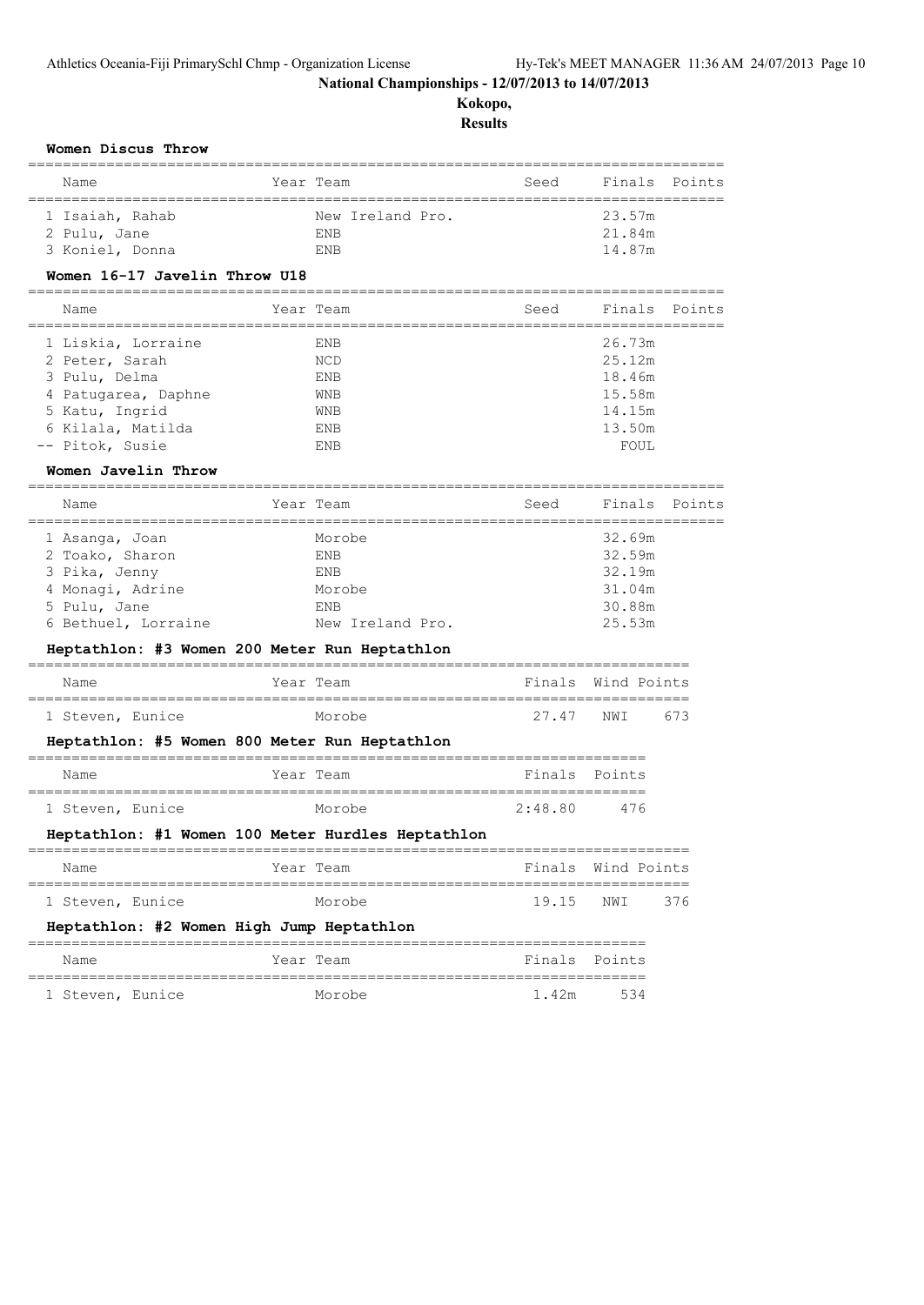**Kokopo,**

| Heptathlon: #4 Women Long Jump Heptathlon      |                             |                         |                                       |                                          |            |   |
|------------------------------------------------|-----------------------------|-------------------------|---------------------------------------|------------------------------------------|------------|---|
| Name<br>====================================== |                             | Year Team               | ____________________________          | ==================<br>Finals Wind Points |            |   |
| 1 Steven, Eunice                               |                             | Morobe                  | 4.78m                                 | NWI                                      | 500        |   |
| Heptathlon: #7 Women Shot Put Heptathlon       |                             |                         |                                       |                                          |            |   |
| Name                                           |                             | Year Team               | Finals Points                         |                                          |            |   |
| 1 Steven, Eunice                               |                             | Morobe                  | 8.15m                                 | 409                                      |            |   |
| Heptathlon: #6 Women Javelin Throw Heptathlon  |                             |                         |                                       |                                          |            |   |
| Name                                           |                             | Year Team               | Finals                                | Points                                   |            |   |
| 1 Steven, Eunice                               |                             | Morobe                  | 35.17m                                | 575                                      |            |   |
| Women Heptathlon                               |                             |                         |                                       |                                          |            |   |
| Name                                           |                             | =======<br>Year Team    | Seed                                  | Finals                                   | Points     |   |
| 1 Steven, Eunice                               |                             | Morobe                  |                                       | 3543                                     | 10         |   |
| Boys 12-13 100 Meter Dash U14                  |                             |                         |                                       |                                          |            |   |
| Name                                           |                             | ==========<br>Year Team | Seed                                  | Prelims                                  | Wind       |   |
| Preliminaries                                  |                             |                         |                                       |                                          |            |   |
| 1 Manihi, Fabian                               |                             | NCD                     |                                       | 12.45q                                   | NWI        |   |
| 2 Norman, Sammie                               |                             | ENB                     |                                       | 13.25q                                   | NWI        |   |
| 3 Pulu, Junias<br>4 Norman, Steven             |                             | ENB<br>ENB              |                                       | 13.56q<br>14.54q                         | NWI<br>NWI |   |
| Boys 12-13 100 Meter Dash U14                  |                             |                         |                                       |                                          |            |   |
| Name                                           | ==============<br>Year Team |                         | Prelims                               | Finals Wind Points                       |            |   |
|                                                |                             |                         | ===================================== |                                          |            |   |
| Finals<br>1 Manihi, Fabian                     |                             | NCD                     | 12.45                                 | 12.45                                    | NWI        |   |
| 2 Norman, Sammie                               |                             | ENB                     | 13.25                                 | 13.25                                    | NWI        |   |
| 3 Pulu, Junias                                 |                             | ENB                     | 13.56                                 | 13.56                                    | NWI        |   |
| 4 Norman, Steven                               |                             | ENB                     | 14.54                                 | 14.54                                    | NWI        |   |
| Boys 14-15 100 Meter Dash U16                  |                             |                         |                                       |                                          |            |   |
| Name                                           |                             | Year Team               | Seed                                  | Prelims                                  | Wind H#    |   |
| Preliminaries                                  |                             |                         |                                       |                                          |            |   |
| 1 Puowgo, Liwai                                |                             | WNB                     |                                       | 12.89q                                   | NWI        | ı |
| 2 Matlaun, Lawrence                            |                             | KPS                     |                                       | 12.92q                                   | NWI        | 1 |
| 3 Pinia, Brendan                               |                             | ENB                     |                                       | 13.13q                                   | NWI        | 1 |
| 4 Oraorong, John                               |                             | KPS                     |                                       | 13.14q                                   | NWI        | 2 |
| 5 Redi, Odera                                  |                             | ENB                     |                                       | 13.33q                                   | NWI        | 1 |
| 6 Gima, Kati                                   |                             | NCD                     |                                       | 13.52q                                   | NWI        | 2 |
| 7 Pinia, Henry                                 |                             | KPS                     |                                       | 13.82q                                   | NWI        | 2 |
| 8 Kamau, Leroy                                 |                             | KPS                     |                                       | 13.92q                                   | NWI        | 1 |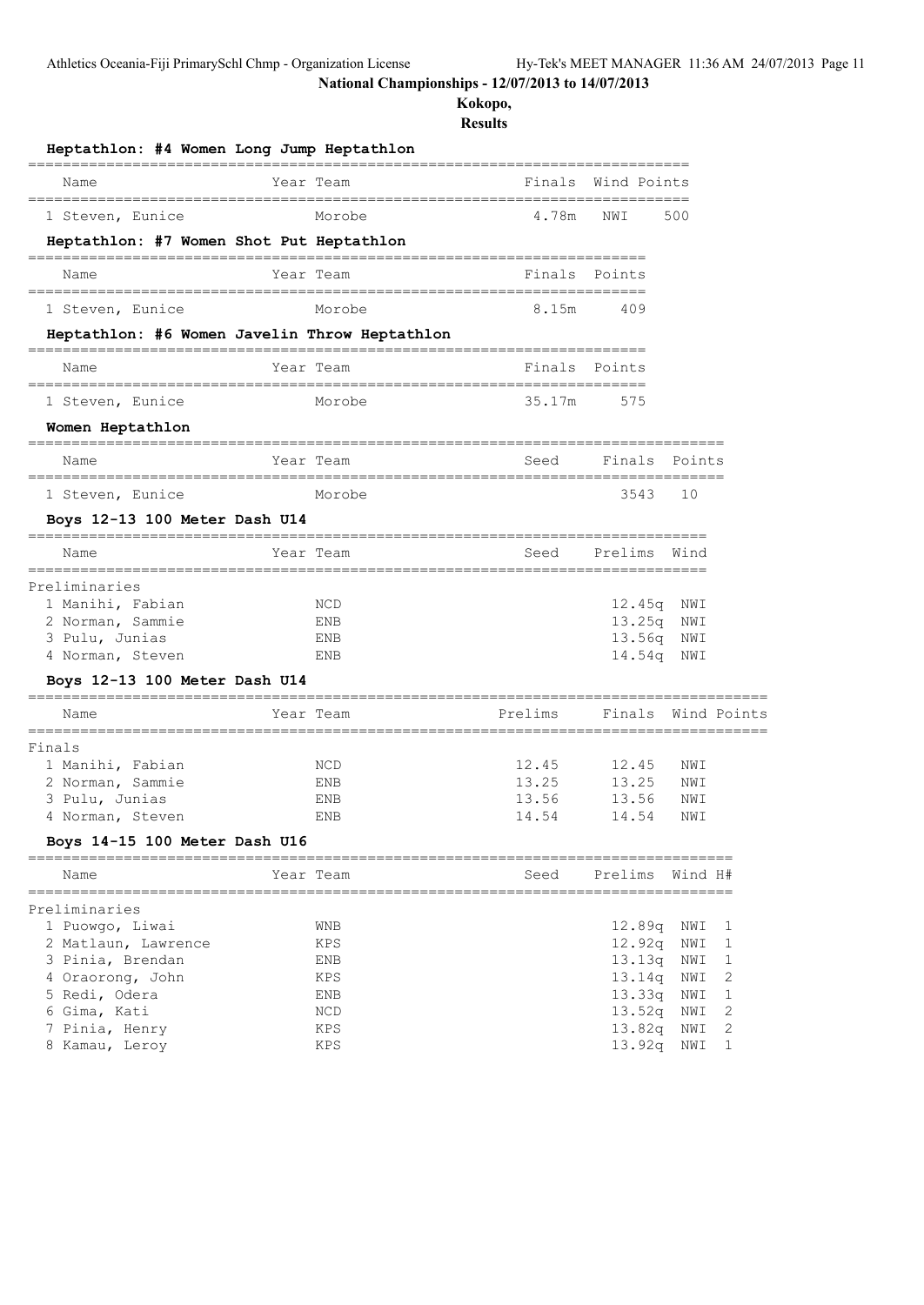**Kokopo, Results**

# **Boys 14-15 100 Meter Dash U16**

| Name                | Year Team  | Prelims |       | Finals Wind Points |
|---------------------|------------|---------|-------|--------------------|
| Finals              |            |         |       |                    |
| 1 Matlaun, Lawrence | <b>KPS</b> | 12.92   | 11.83 | NWI                |
| 2 Puowgo, Liwai     | <b>WNB</b> | 12.89   | 12.06 | NWI                |
| 3 Oraorong, John    | <b>KPS</b> | 13.14   | 12.10 | NWI                |
| 4 Pinia, Brendan    | <b>ENB</b> | 13.13   | 12.24 | NWI                |
| 5 Gima, Kati        | <b>NCD</b> | 13.52   | 12.43 | NW I               |
| 6 Redi, Odera       | <b>ENB</b> | 13.33   | 12.78 | NWI                |
| 7 Pinia, Henry      | KPS        | 13.82   | 13.19 | NWI                |
| 8 Kamau, Leroy      | KPS        | 13.92   | 14.41 | NWI                |
|                     |            |         |       |                    |

#### **Boys 12-13 200 Meter Run U14**

| Name              | Year Team  | Seed |                   | Finals Wind Points |
|-------------------|------------|------|-------------------|--------------------|
| 1 Woiwoi, Oscar   | <b>KPS</b> |      | $26.10 \quad 1.9$ |                    |
| 2 Manihi, Fabian  | NCD        |      | 26.24             | 1.9                |
| 3 Kombut, Michael | <b>ENB</b> |      | 27.76             | 1.9                |
| 4 Norman, Sammie  | <b>ENB</b> |      | 28.19 1.9         |                    |
| 5 Pulu, Junias    | <b>ENB</b> |      | 28.25             | 1.9                |
| 6 Norman, Steven  | <b>ENB</b> |      | 31 29             | 19                 |
|                   |            |      |                   |                    |

#### **Boys 14-15 200 Meter Run U16**

| Name               | Year Team | Seed | Prelims            | Wind H# |                |
|--------------------|-----------|------|--------------------|---------|----------------|
| Preliminaries      |           |      |                    |         |                |
| 1 Matlaun, Oscar   | KPS       |      | 25.56q             | NWI 2   |                |
| 2 Pinia, Brendan   | ENB       |      | 25.60 <sub>q</sub> | NWI     |                |
| 3 Puowqo, Liwai    | WNB       |      | 25.65 <sub>q</sub> | NWI     | - 2            |
| 4 Harrison, Albert | KPS       |      | 26.05 <sub>q</sub> | NWI     |                |
| 5 Paopao, Albert   | KPS       |      | 26.08 <sub>q</sub> | NWI     |                |
| 6 Redi, Odera      | ENB       |      | 26.85q             | NWI     | $\overline{2}$ |
| 7 Taliu, Willie    | KPS       |      | 27.06 <sub>q</sub> | NWI     |                |
| 8 Murup, Paul      | KPS       |      | 27.07q             | NWI     |                |
| 9 Gima, Kati       | NCD       |      | 27.43              | NWI     | 2              |
| 10 Tivilit, Steven | KPS       |      | 29.52              | NWI     |                |

# **Boys 14-15 200 Meter Run U16**

| Name               | Year Team  | Prelims |               | Finals Wind Points |
|--------------------|------------|---------|---------------|--------------------|
| Finals             |            |         |               |                    |
| 1 Matlaun, Oscar   | KPS        | 25.56   | $25.61 - 1.3$ |                    |
| 2 Puowgo, Liwai    | <b>WNB</b> | 25.65   | $25.76 - 1.3$ |                    |
| 3 Harrison, Albert | KPS        | 26.05   | $25.77 - 1.3$ |                    |
| 4 Pinia, Brendan   | ENB        | 25.60   | $26.03 - 1.3$ |                    |
| 5 Paopao, Albert   | KPS        | 26.08   | $26.25 - 1.3$ |                    |
| 6 Redi, Odera      | ENB        | 26.85   | $26.43 - 1.3$ |                    |
| 7 Murup, Paul      | KPS        | 27.07   | $27.17 - 1.3$ |                    |
| 8 Taliu, Willie    | KPS        | 27.06   | $27.39 - 1.3$ |                    |
|                    |            |         |               |                    |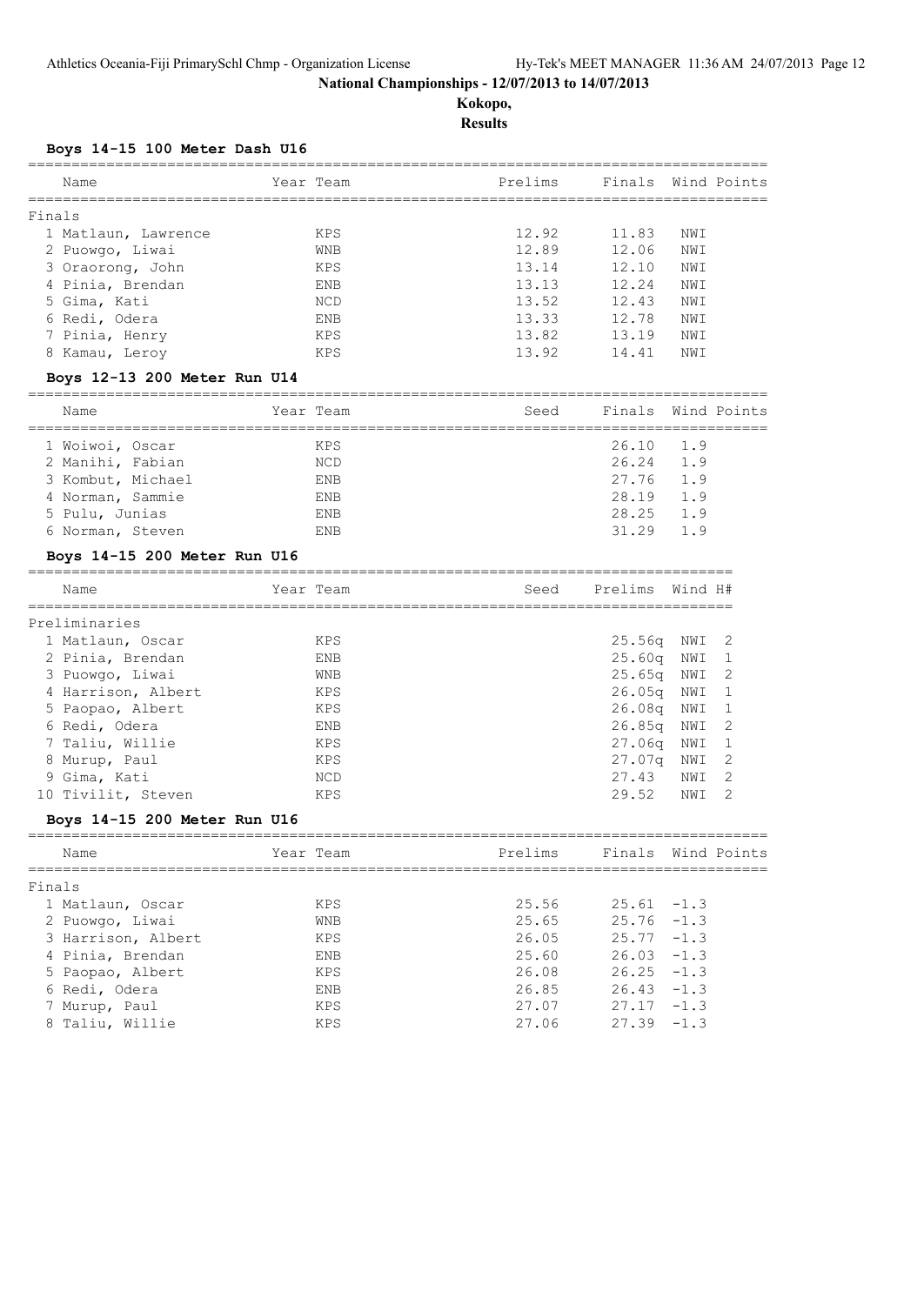**Kokopo, Results**

# **Boys 12-13 400 Meter Run U14**

|        | -------------------------------<br>========== |           |                  |         |               |          |
|--------|-----------------------------------------------|-----------|------------------|---------|---------------|----------|
|        | Name                                          |           | Year Team        | Seed    | Finals Points |          |
|        | 1 Woiwoi, Oscar                               |           | KPS              |         | 57.66         |          |
|        | 2 Takae, Walter                               |           | KPS              |         | 57.89         |          |
|        | 3 Kombut, Michael                             |           | ENB              |         | 59.55         |          |
|        | 4 Rangan, Penny                               |           | KPS              |         | 1:00.65       |          |
|        | 5 Pulu, Junias                                |           | ENB              |         | 1:02.26       |          |
|        | 6 Manihi, Fabian                              |           | NCD              |         | 1:04.95       |          |
|        | Boys 14-15 400 Meter Run U16                  |           |                  |         |               |          |
|        | Name                                          |           | Year Team        | Seed    | Prelims       | H#       |
|        | Preliminaries                                 |           |                  |         |               |          |
|        | 1 Tio, Jonah                                  |           | KPS              |         | 54.83q        | 2        |
|        | 2 Pinia, Brendan                              |           | ENB              |         | 54.99q        | 2        |
|        | 3 Remio, Jonathan                             |           | ENB              |         | 56.77q        | 1        |
|        | 4 Jack, Paul                                  |           | KPS              |         | 57.93q        | 1        |
|        | 5 Redi, Odera                                 |           | ENB              |         | 58.14q        | 1        |
|        | 6 John, Kamel                                 |           | KPS              |         | 58.56q        | 2        |
|        | 7 Marum, Allan                                |           | BIA              |         | 59.47q        | 1        |
|        | 8 Ninjui, Gerad                               |           | BIA              |         | 1:00.10q      | 2        |
|        | 9 Ian, Junior                                 |           | BIA              |         | 1:01.20       | 1        |
|        | 10 Passingan, Raphael                         |           | New Ireland Pro. |         | 1:04.38       | 2        |
|        | Boys 14-15 400 Meter Run U16                  |           |                  |         |               |          |
|        | Name                                          |           | Year Team        | Prelims | Finals        | Points   |
|        |                                               |           |                  |         |               |          |
| Finals |                                               |           |                  |         |               |          |
|        | 1 Pinia, Brendan                              |           | ENB              | 54.99   | 55.54         |          |
|        | 2 Tio, Jonah                                  |           | KPS              | 54.83   | 56.84         |          |
|        | 3 Remio, Jonathan                             |           | ENB              | 56.77   | 57.00         |          |
|        | 4 Jack, Paul                                  |           | KPS              | 57.93   | 57.83         |          |
|        | 5 Ninjui, Gerad                               |           | BIA              | 1:00.10 | 57.93         |          |
|        | 6 Redi, Odera                                 |           | ENB              | 58.14   | 59.19         |          |
|        | 7 John, Kamel                                 |           | KPS              | 58.56   | 1:01.35       |          |
|        | 8 Marum, Allan                                |           | BIA              | 59.47   | 1:06.71       |          |
|        | Boys 14-15 High Jump U16                      |           |                  |         |               |          |
|        | Name                                          | Year Team |                  | Seed    | Finals Points |          |
|        | 1 Bahu, Dussi                                 |           | BIA              |         | 1.68m         |          |
|        | 2 Taule, Jubillee                             |           | KPS              |         | 1.50m         |          |
|        | 3 Tagagau, Moses                              |           | KPS              |         | 1.45m         |          |
|        | 4 Taulai, Delly                               |           | BIA              |         | J1.45m        |          |
|        | Men 16-17 100 Meter Dash U18                  |           |                  |         |               |          |
|        | Name                                          |           | Year Team        | Seed    | Prelims       | Wind H#  |
|        | Preliminaries                                 |           |                  |         |               |          |
|        | 1 Puongo, Allan                               |           | WNB              |         | 12.15q        | 3<br>NWI |
|        | 2 Tenakanai, Daniel                           |           | ENB              |         | 12.36q        | 3<br>NWI |
|        |                                               |           |                  |         |               |          |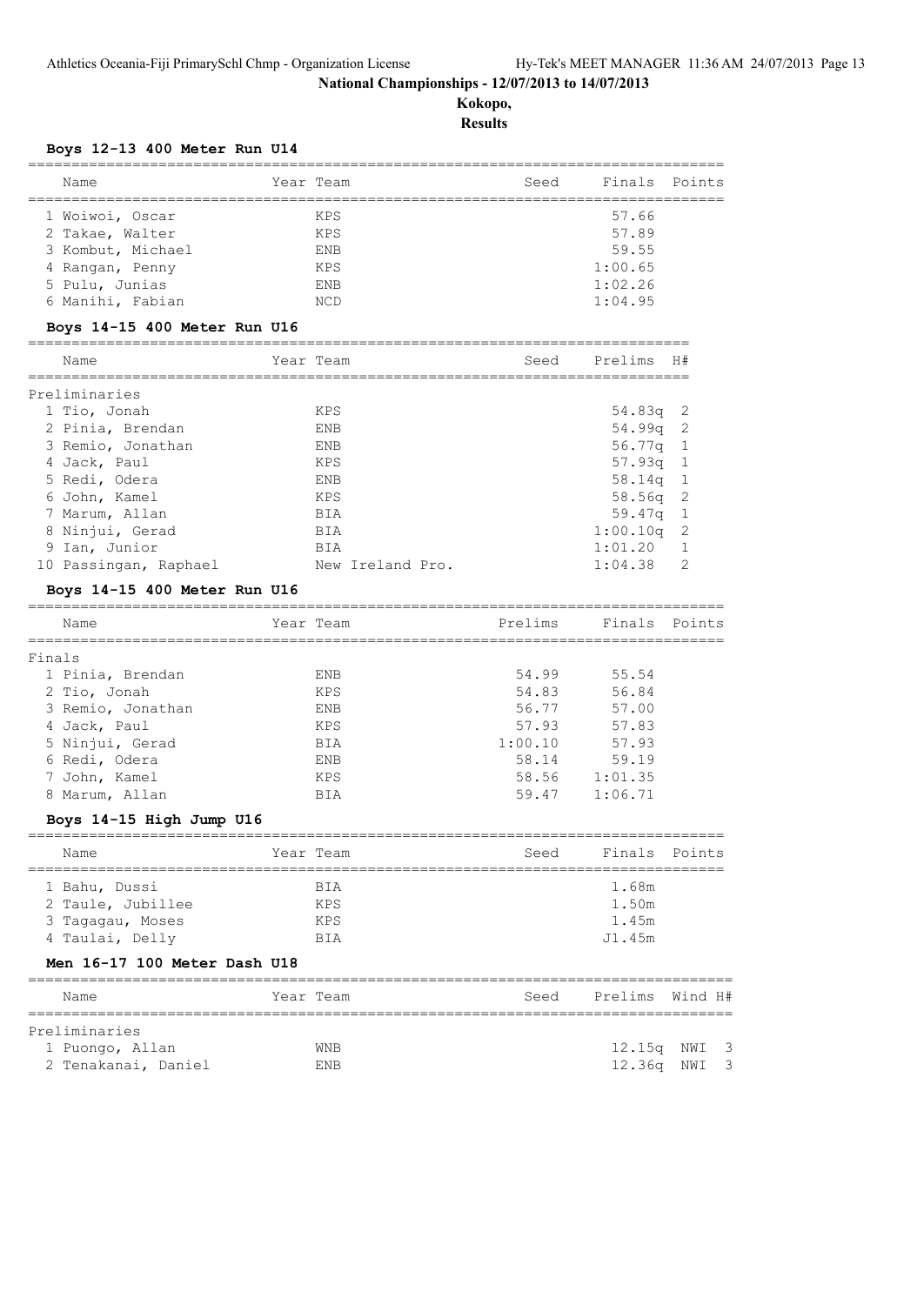**Kokopo,**

# **Results**

| Men 16-17 100 Meter Dash U18 |                  |                                   |
|------------------------------|------------------|-----------------------------------|
| 3 Corey, Ricky               | BIA              | 12.41q NWI 3                      |
| 4 Tobeno, Morgan             | New Ireland Pro. | $12.49q - 2.6$ 2                  |
| 5 Livuan, Charles            | ENB              | 12.59q NWI 3                      |
| 6 Hamilton, Darius           | KPS              | $12.65q - 3.4$<br>1               |
| 7 Gaius, Jonathan            | KPS              | $12.66q -2.6$<br>- 2              |
| 8 Waqelo, Ralph              | BIA              | 12.67q NWI 3                      |
| 9 Tarutia Jnr, Henry         | Morobe           | $12.68 - 2.6$ 2                   |
| 9 Twelit, Gerard             | KPS              | $12.68 - 3.4 1$                   |
| 11 Tuam, Christopher         | NCD              | $12.71 - 3.4$ 1                   |
| 12 Maras, Charles            | New Ireland Pro. | $12.75 - 3.4$<br>$\mathbf{1}$     |
| 13 Wesley, Issac             | NCD              | 12.80 NWI<br>-3                   |
| 14 Ezekiel, Toram            | APIPI            | 12.86<br>$-3.4$ 1                 |
| 15 Tagagau, Moses            | KPS              | 12.91 NWI<br>-3                   |
| 16 Gia, Gabriel              | NCD              | $12.95 -2.6$ 2                    |
| 17 Gerard, Keneth            | KPS              | $13.04 - 3.4$ 1                   |
| 18 Bune, Charles             | Morobe           | $13.09 - 3.4$<br>$\mathbf{1}$     |
| 19 Voa, Alois                | KPS              | $13.16 -2.6$ 2                    |
| 20 Urangege, Keneth          | BIA              | $-2.6$ 2<br>13.24                 |
| 21 Bahu, Dussi               | BIA              | $-2.6$<br>13.40<br>-2             |
| 22 Pakai, Albert             | BIA              | $13.69 - 2.6$ 2                   |
| 23 Kuma, Francis             | KPS              | $-3.4$<br>13.88<br>$\overline{1}$ |

#### **Men 16-17 100 Meter Dash U18**

|        | Name                | Year Team  |                  | Prelims |       | Finals Wind Points |
|--------|---------------------|------------|------------------|---------|-------|--------------------|
| Finals |                     |            |                  |         |       |                    |
|        | 1 Hamilton, Darius  | KPS        |                  | 12.65   | 12.00 | NWI                |
|        | 2 Puongo, Allan     | <b>WNB</b> |                  | 12.15   | 12.13 | NWI                |
|        | 3 Corey, Ricky      | <b>BIA</b> |                  | 12.41   | 12.31 | NWI                |
|        | 4 Livuan, Charles   | ENB        |                  | 12.59   | 12.34 | NWI                |
|        | 5 Tobeno, Morgan    |            | New Ireland Pro. | 12.49   | 12.35 | NWI                |
|        | 6 Tenakanai, Daniel | ENB        |                  | 12.36   | 12.42 | NWI                |
|        | 7 Waqelo, Ralph     | <b>BTA</b> |                  | 12.67   | 12.50 | NWI                |
|        | 8 Gaius, Jonathan   | KPS        |                  | 12.66   | 12.98 | NWI                |

# **Men 100 Meter Dash**

| Name                  | Year Team        | Seed | Prelims Wind H#  |  |
|-----------------------|------------------|------|------------------|--|
| Preliminaries         |                  |      |                  |  |
| 1 Wisil, Kupun        | Morobe           |      | $11.65q - 3.4$ 2 |  |
| 2 Junior, Avefa       | EHP              |      | $11.74q - 3.4$ 2 |  |
| 3 Levo, Ben           | ENB              |      | $11.79q - 1.4$ 1 |  |
| 3 Matmat, Joe         | Morobe           |      | $11.79q - 3.4$ 2 |  |
| 5 Marai, Nazmie-Lee   | NCD.             |      | $11.81q - 3.2$ 3 |  |
| 6 Worealevi, Reginald | Morobe           |      | $11.90q - 1.4$ 1 |  |
| 7 Piniau, Theo        | ENB              |      | $11.96q - 3.2$ 3 |  |
| 8 Logorava, Wesley    | New Ireland Pro. |      | $12.06q - 3.2$ 3 |  |
| 9 Kalin, Werner       | Morobe           |      | $12.08 -1.4$ 1   |  |
| 10 Susame, Solomon    | Morobe           |      | $12.17 - 3.2$ 3  |  |
| 11 Victabu, Caspar    | <b>ENB</b>       |      | $12.45 - 3.4$ 2  |  |
| 12 Marley, Bingau     | KPS              |      | $12.60 - 3.2$ 3  |  |
| 13 John K, Avefa      | EHP              |      | $12.68 - 3.4$ 2  |  |
| 13 Marum Jnr, William | Morobe           |      | $12.68 - 3.4$ 2  |  |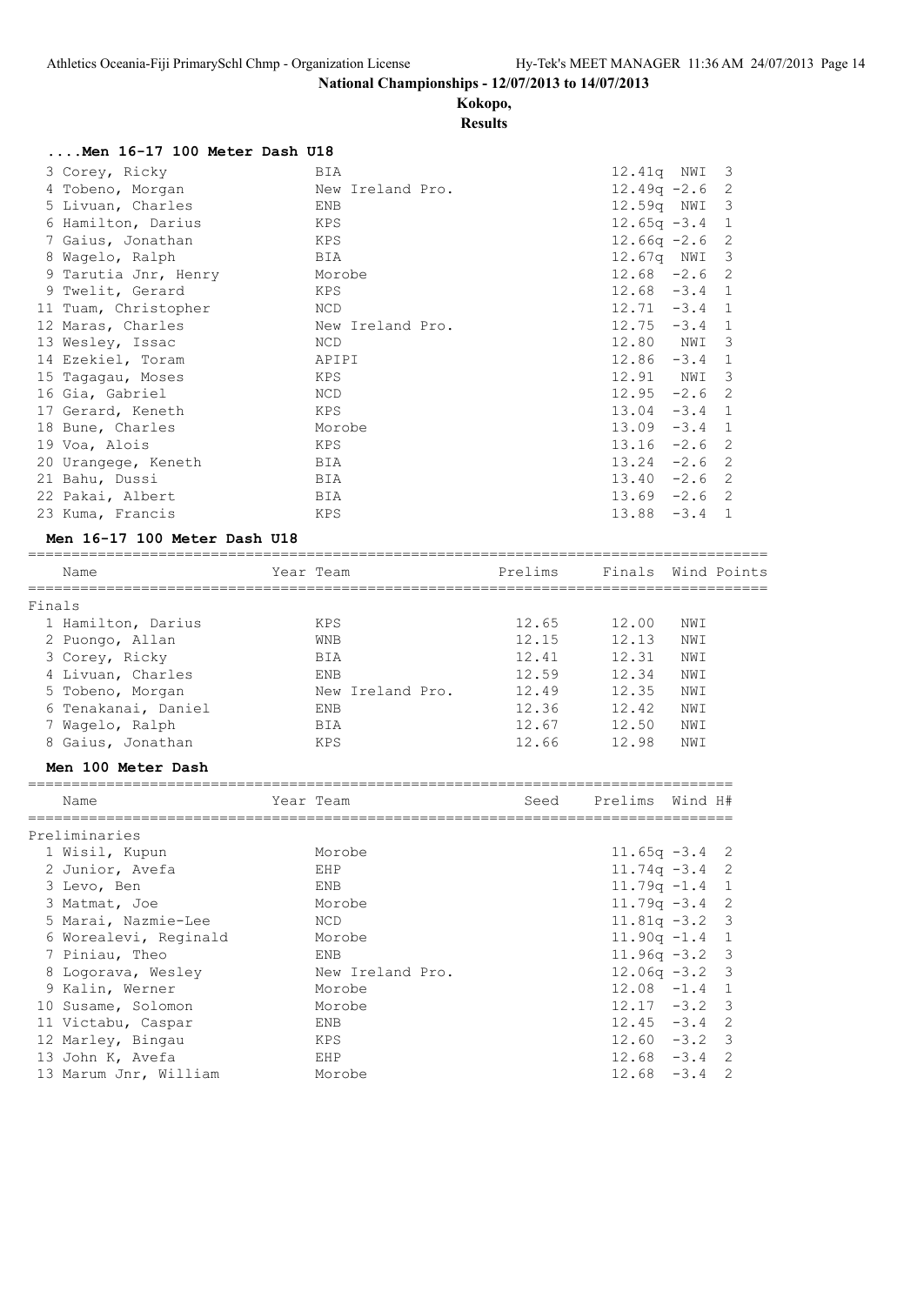**Kokopo,**

|        |                                   |                                      | <i>ivenopos</i><br><b>Results</b> |                            |            |                          |
|--------|-----------------------------------|--------------------------------------|-----------------------------------|----------------------------|------------|--------------------------|
|        | Men 100 Meter Dash                |                                      |                                   |                            |            |                          |
|        | 15 Toram, Nelson                  | APIPI                                |                                   | $12.72 -1.4$ 1             |            |                          |
|        | 16 Lupo, Samuel                   | Arob                                 |                                   | $12.84 - 3.2$ 3            |            |                          |
|        | 17 Kore, Charles                  | BIA                                  |                                   | $13.29 - 3.4$ 2            |            |                          |
|        | 18 Kauke, Wally                   | Morobe                               |                                   | $14.56 - 1.4$ 1            |            |                          |
|        | Men 100 Meter Dash                |                                      |                                   |                            |            |                          |
|        | Name                              | Year Team                            |                                   | Prelims Finals Wind Points |            |                          |
|        |                                   |                                      |                                   |                            |            |                          |
| Finals | 1 Wisil, Kupun                    | Morobe                               | 11.65                             | 10.83                      | 2.1        |                          |
|        | 2 Marai, Nazmie-Lee               | NCD                                  | 11.81                             | 10.87                      | 2.1        |                          |
|        | 3 Piniau, Theo                    | ENB                                  | 11.96                             | 10.91                      | 2.1        |                          |
|        | 4 Junior, Avefa                   | EHP                                  | 11.74                             | 10.94                      | 2.1        |                          |
|        | 5 Matmat, Joe                     | Morobe                               | 11.79                             | 11.08                      | 2.1        |                          |
|        | 6 Worealevi, Reginald             | Morobe                               | 11.90                             | 11.25                      | 2.1        |                          |
|        |                                   | ENB                                  | 11.79                             | 11.29                      | 2.1        |                          |
|        | 7 Levo, Ben                       | New Ireland Pro.                     | 12.06                             |                            | 2.1        |                          |
|        | 8 Logorava, Wesley                |                                      |                                   | 11.38                      |            |                          |
|        | Men 16-17 200 Meter Run U18       |                                      |                                   |                            |            |                          |
|        | Name                              | Year Team                            | Seed                              | Prelims Wind H#            |            |                          |
|        | Preliminaries                     |                                      |                                   |                            |            |                          |
|        | 1 Puongo, Allan                   | WNB                                  |                                   | 23.72q NWI 4               |            |                          |
|        | 2 Maras, Charles                  | New Ireland Pro.                     |                                   | $23.97q - 1.5$ 2           |            |                          |
|        | 3 Melky, Nathan                   | Morobe                               |                                   | 24.15q NWI 4               |            |                          |
|        | 4 Peni, Michael                   | KPS                                  |                                   | 24.32q NWI                 |            | $\overline{\phantom{0}}$ |
|        | 5 Corey, Ricky                    | BIA                                  |                                   | $24.39q -1.5$ 2            |            |                          |
|        | 6 Tobeno, Morgan                  | New Ireland Pro.                     |                                   | 24.45q NWI                 |            | 3                        |
|        | 7 Tuam, Christopher               | NCD                                  |                                   | 24.58q NWI                 |            | 1                        |
|        | 8 Ezekiel, Toram                  | APIPI                                |                                   | $24.72q -1.5$              |            | 2                        |
|        | 9 Bimaru, Azu                     | KPS                                  |                                   | 24.76                      | NWI        | 3                        |
|        | 10 Tarutia Jnr, Henry             | Morobe                               |                                   | 24.83                      | $-1.5$     | 2                        |
|        | 11 Bune, Charles                  | Morobe                               |                                   | 24.94                      | NWI        | 4                        |
|        | 12 Darius, Moses                  | New Ireland Pro.                     |                                   | 24.98                      | NWI        | 3                        |
|        | 12 Gaius, Jonathan                | KPS                                  |                                   | 24.98                      | NWI        | 3                        |
|        | 14 Basi, Junior                   | New Ireland Pro.                     |                                   | 25.02                      | NWI        | 4                        |
|        | 15 Tenakanai, Daniel              | ENB                                  |                                   | $25.15 - 1.5$              |            | $\overline{2}$           |
|        | 16 Livuan, Charles                | ENB                                  |                                   | 25.20                      | NWI        | 1                        |
|        | 17 Wagelo, Ralph                  | <b>BIA</b>                           |                                   | 25.39                      | NWI        | 1                        |
|        | 18 Tasi, Yohang                   | Simbu                                |                                   | 25.52                      | $-1.5$     | 2                        |
|        | 19 Wesley, Issac                  | $\rm NCD$                            |                                   | 25.59                      | NWI        | 4                        |
|        | 20 Lupo, Samuel                   | Arob                                 |                                   | 25.61                      | NWI        | 4                        |
|        | 21 Rohng, Dallas                  | KPS                                  |                                   | 25.75                      | NWI        | 4                        |
|        | 22 Wamil, Richard                 | Simbu                                |                                   | 25.97                      |            |                          |
|        | 23 Kawage, Kulame                 | Simbu                                |                                   | 26.01                      | NWI<br>NWI | 3                        |
|        | 24 Gia, Gabriel                   |                                      |                                   |                            | NWI        | 3                        |
|        |                                   | NCD                                  |                                   | 26.08                      |            | 3                        |
|        | 25 Adalbert, Benivan              | BIA                                  |                                   | 26.67                      | NWI        | 1                        |
|        | 26 Pakai, Albert                  | BIA                                  |                                   | 27.34                      | $-1.5$     | 2                        |
|        | 27 Daniel, David<br>28 Kumo, John | $\mathop{\rm KPS}\nolimits$<br>Simbu |                                   | 27.74                      | NWI        | $\mathbf 1$              |
|        |                                   |                                      |                                   | 28.35                      | NWI        | 1                        |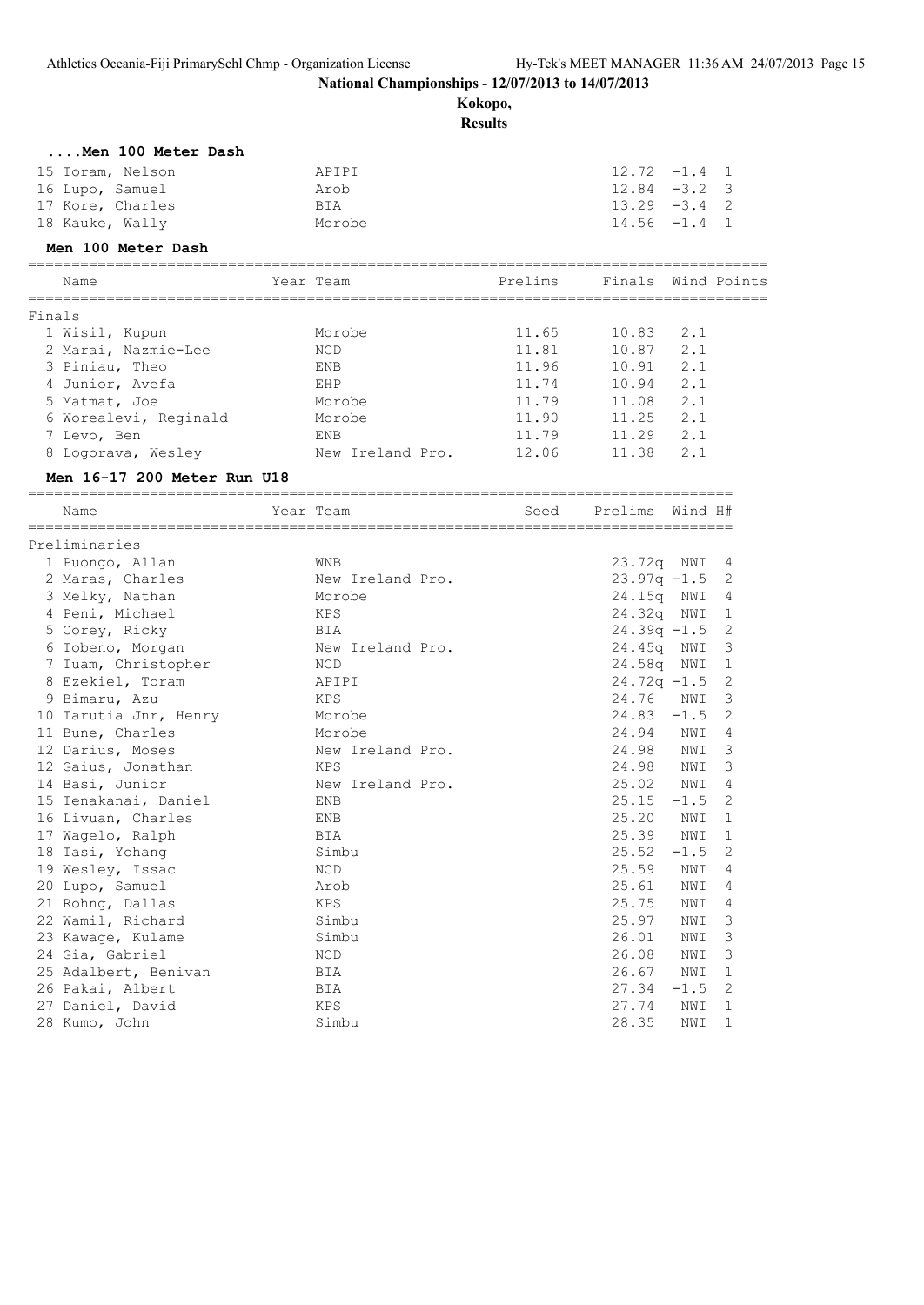**Kokopo, Results**

#### **Men 16-17 200 Meter Run U18**

| Name                               | =========<br>Year Team | ==========<br>Prelims    | Finals Wind Points |         |                         |
|------------------------------------|------------------------|--------------------------|--------------------|---------|-------------------------|
|                                    |                        |                          |                    |         |                         |
| Finals                             |                        | 23.72                    | 23.64              | $-2.2$  |                         |
| 1 Puongo, Allan<br>2 Peni, Michael | WNB<br>KPS             | 24.32                    | $23.75 - 2.2$      |         |                         |
| 3 Tobeno, Morgan                   | New Ireland Pro.       | 24.45                    | 24.08              | $-2.2$  |                         |
| 4 Maras, Charles                   | New Ireland Pro.       | 23.97                    | 24.09              | $-2.2$  |                         |
| 5 Corey, Ricky                     | BIA                    | 24.39                    | $24.50 -2.2$       |         |                         |
| 6 Melky, Nathan                    | Morobe                 | 24.15                    | 24.59              | $-2.2$  |                         |
| 6 Tuam, Christopher                | NCD                    | 24.58                    | $24.59 - 2.2$      |         |                         |
| 8 Ezekiel, Toram                   | APIPI                  | 24.72                    | $24.82 - 2.2$      |         |                         |
| Men 200 Meter Run                  |                        |                          |                    |         |                         |
| Name                               | Year Team              | Seed                     | Prelims            | Wind H# |                         |
| Preliminaries                      |                        |                          |                    |         |                         |
| 1 Marai, Nazmie-Lee                | NCD                    |                          | $22.62q -2.6$      |         | - 1                     |
| 2 Matmat, Joe                      | Morobe                 |                          | $23.09q - 2.6$     |         | $\mathbf{1}$            |
| 3 Junior, Avefa                    | EHP                    |                          | $23.22q -2.6$      |         | $\overline{1}$          |
| 4 Piniau, Theo                     | ENB                    |                          | $23.33q -3.8$      |         | 3                       |
| 5 Tobeno, Herman                   | New Ireland Pro.       |                          | $23.51q -2.6$      |         | $\overline{1}$          |
| 6 Kapmatana, Kevin                 | ENB                    |                          | $23.53q -2.0$      |         | $\mathbf{2}$            |
| 7 Levo, Ben                        | ENB                    |                          | $23.65q -3.8$      |         | $\mathbf{3}$            |
| 8 John K, Avefa                    | EHP                    |                          | $23.79q -3.8$      |         | 3                       |
| 9 Logorava, Wesley                 | New Ireland Pro.       |                          | $24.14 - 2.0$      |         | 2                       |
| 10 Susame, Solomon                 | Morobe                 |                          | 24.24              | $-3.8$  | 3                       |
| 11 Kauke, Wally                    | Morobe                 |                          | $24.36 - 3.8$      |         | $\overline{\mathbf{3}}$ |
| 12 Pennie, Chris                   | ENB                    |                          | $24.57 - 2.6$      |         | $\overline{1}$          |
| 13 Kalin, Werner                   | Morobe                 |                          | 24.83              | $-2.0$  | $\overline{2}$          |
| Men 200 Meter Run                  |                        |                          |                    |         |                         |
| Name                               | Year Team              | Prelims                  | Finals Wind Points |         |                         |
| Finals                             |                        |                          |                    |         |                         |
| 1 Marai, Nazmie-Lee                | NCD                    | 22.62                    | 22.57              | $-1.8$  |                         |
| 2 Piniau, Theo                     | ENB                    | 23.33                    | 23.01              | $-1.8$  |                         |
| 3 Matmat, Joe                      | Morobe                 | 23.09                    | 23.26              | $-1.8$  |                         |
| 4 Junior, Avefa                    | EHP                    | 23.22                    | 23.40              | $-1.8$  |                         |
| 5 Levo, Ben                        | <b>ENB</b>             | 23.65                    | 23.60              | $-1.8$  |                         |
| 6 John K, Avefa                    | EHP                    | 23.79                    | 23.84              | $-1.8$  |                         |
| 7 Tobeno, Herman                   | New Ireland Pro.       | 23.51                    | 24.06              | $-1.8$  |                         |
| Men 16-17 400 Meter Run U18        |                        | ________________________ |                    |         |                         |
| Name                               | Year Team              | Seed                     | Prelims            | H#      |                         |
| Preliminaries                      |                        |                          |                    |         |                         |
| 1 Komen, Cloudy                    | ENB                    |                          | 53.25q             | 1       |                         |
| 2 Ndras, Isaiah                    | New Ireland Pro.       |                          | 53.47q             | 1       |                         |
| 3 Wartovo, Hosea                   | KPS                    |                          | 53.58q             | 1       |                         |
| 4 Melky, Nathan                    | Morobe                 |                          | 53.68q             | 1       |                         |
| 5 Lerkin, Ephraim                  | New Ireland Pro.       |                          | 53.87q             | 2       |                         |
| 6 Dapal, Issac                     | KPS                    |                          | 53.90q             | 2       |                         |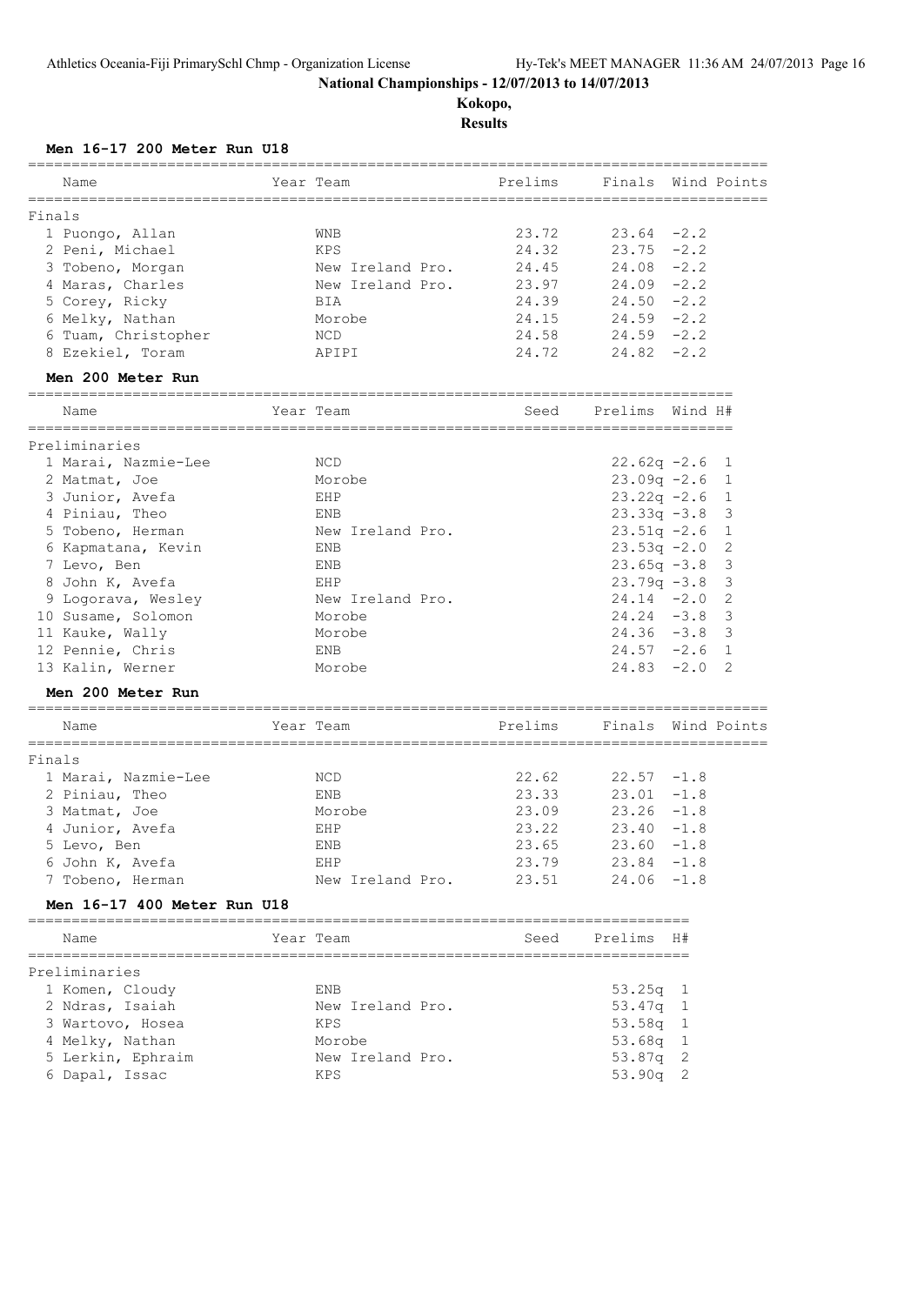**Kokopo,**

|        | Men 16-17 400 Meter Run U18          |                  |                |                       |                |
|--------|--------------------------------------|------------------|----------------|-----------------------|----------------|
|        | 7 Toovey, Elison                     | APIPI            |                | 55.69q                | 2              |
|        | 9 Luther, Jonan                      | New Ireland Pro. |                | 56.91                 | 2              |
|        | 10 Wake, Frank                       | ENB              |                | 57.84                 | 2              |
|        | 11 Bahu, Wesley                      | BIA              |                | 58.15                 | 2              |
|        | 12 Taule, Jubillee                   | KPS              |                | 58.55                 | 2              |
|        | 13 Kuvil, Joseph                     | ENB              |                | 1:00.24               | 1              |
|        | -- John, Allan                       | BIA              |                | DQ.                   | 1              |
|        | Men 16-17 400 Meter Run U18          |                  |                |                       |                |
|        | Name                                 | Year Team        |                | Prelims Finals Points |                |
|        |                                      |                  |                |                       |                |
| Finals |                                      |                  |                |                       |                |
|        | 1 Komen, Cloudy                      | ENB              | 53.25          | 52.76                 |                |
|        | 2 Melky, Nathan                      | Morobe           | 53.68          | 53.13                 |                |
|        | 3 Dapal, Issac                       | KPS              | 53.90          | 53.16                 |                |
|        | 4 Lerkin, Ephraim                    | New Ireland Pro. | 53.87          | 53.63                 |                |
|        | 5 Wartovo, Hosea                     | KPS              | 53.58          | 53.73                 |                |
|        | 6 Ndras, Isaiah                      | New Ireland Pro. | 53.47          | 54.31                 |                |
|        | 7 Toovey, Elison                     | APIPI            |                | 55.69 57.67           |                |
|        | Men 400 Meter Run                    |                  |                |                       |                |
|        | Name                                 | Year Team        | Seed           | Prelims H#            |                |
|        |                                      |                  |                |                       |                |
|        | Preliminaries                        |                  |                |                       |                |
|        | 1 Kapmatana, Kevin                   | ENB              |                | $50.04q$ 1            |                |
|        | 2 Matlaun, Kaminiel                  | ENB              |                | $50.34q$ 2            |                |
|        | 3 Tobeno, Herman                     | New Ireland Pro. |                | 51.12q 1              |                |
|        | 4 Piniau, Theo                       | ENB              |                | $51.33q$ 2            |                |
|        | 5 Koniel, Raymond                    | New Ireland Pro. |                | $51.77q$ 2            |                |
|        | 6 Aliel, Benjamin                    | ENB              |                | $52.24q$ 1            |                |
|        | 7 Babob, Veherney                    | Madang Pro.      |                | 52.39q                | $\overline{c}$ |
|        | 8 Kenas, Manuai                      | NCD              |                | $52.50q$ 1            |                |
|        | 9 Taman, Allan                       | ENB              |                | 53.26                 | 2              |
|        | 10 Sani, Kila                        | WNB              |                | 53.43                 | 1              |
|        | 11 Luveana, Jeffrey                  | ENB              |                | 53.46                 | 2              |
|        | 12 Wagi, Poiya                       | NCD              |                | 53.50                 | -1             |
|        | 13 Samson, June                      | ENB              |                | 55.71                 | 2              |
|        | -- Pennie, Chris                     | ENB              |                | DNF                   | $\mathbf{1}$   |
|        | Men 400 Meter Run<br>=============== |                  |                |                       |                |
|        | Name                                 | Year Team        | Prelims        | Finals                | Points         |
|        | =============                        |                  |                |                       |                |
| Finals |                                      |                  |                |                       |                |
|        | 1 Matlaun, Kaminiel                  | ENB              | 50.34          | 49.23                 |                |
|        | 2 Kapmatana, Kevin                   | ENB              | 50.04<br>51.33 | 49.42                 |                |
|        | 3 Piniau, Theo                       | ENB              |                | 49.47                 |                |
|        | 4 Aliel, Benjamin                    | ENB              | 52.24          | 51.83                 |                |
|        | 5 Kenas, Manuai                      | NCD              | 52.50          | 52.47                 |                |
|        | 6 Tobeno, Herman                     | New Ireland Pro. | 51.12          | 53.02                 |                |
|        | 7 Babob, Veherney                    | Madang Pro.      | 52.39          | 53.54                 |                |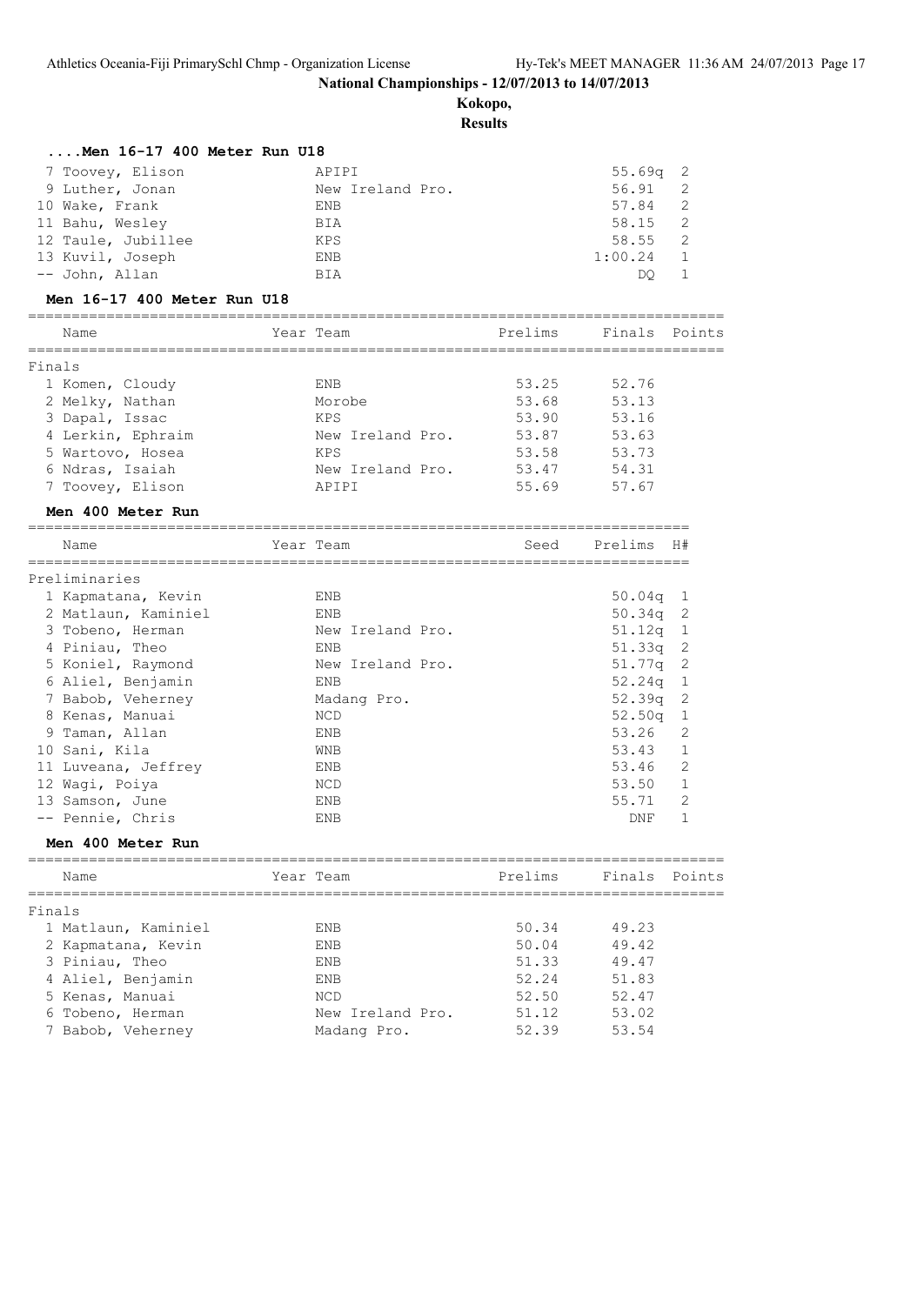**Kokopo, Results**

================================================================================

#### **Men 16-17 800 Meter Run U18**

| Name                 | Year Team        | Seed | Prelims      | H#  |
|----------------------|------------------|------|--------------|-----|
| Preliminaries        |                  |      |              |     |
| 1 Sitemala, Augustin | APIPI            |      | $2:07.20q$ 1 |     |
| 2 Walit, Elizah      | ENB              |      | $2:09.50q$ 1 |     |
| 3 Kuvil, Joseph      | ENB              |      | $2:10.30q$ 1 |     |
| 4 Loko, Leon         | New Ireland Pro. |      | $2:10.90q$ 2 |     |
| 5 Luruam, Bill       | New Ireland Pro. |      | $2:11.30q$ 1 |     |
| 6 Airi, Abednego     | NCD              |      | $2:11.83q$ 1 |     |
| 7 Komen, Cloudy      | ENB              |      | $2:13.20q$ 2 |     |
| 8 Dapal, Issac       | KPS              |      | $2:15.00q$ 2 |     |
| 9 Gope, Valentine    | BIA              |      | $2:18.50q$ 2 |     |
| 10 Toovey, Elison    | APIPI            |      | $2:19.30q$ 2 |     |
| 11 Malai, Raphael    | <b>BIA</b>       |      | $2:31.70q$ 2 |     |
| 12 Paissi, Elvis     | BIA              |      | 2:48.10q     | - 1 |
| -- Peni, Michael     | KPS              |      | DNF          |     |

#### **Men 16-17 800 Meter Run U18**

 Name Year Team Prelims Finals Points ================================================================================ Finals 1 Sitemala, Augustin APIPI 2:07.20 2:05.44 2 Loko, Leon New Ireland Pro. 2:10.90 2:07.37 3 Kuvil, Joseph ENB 2:10.30 2:09.53 4 Walit, Elizah ENB 2:09.50 2:09.58 5 Luruam, Bill New Ireland Pro. 2:11.30 2:12.70 6 Airi, Abednego NCD 2:11.83 2:16.31 7 Gope, Valentine BIA 2:18.50 2:20.13 8 Malai, Raphael BIA 2:31.70 2:21.22 8 Dapal, Issac KPS 2:15.00 2:21.22 10 Paissi, Elvis BIA 2:48.10 2:34.96 -- Komen, Cloudy ENB 2:13.20 DNF

================================================================================

# **Men 800 Meter Run**

|   | Name                     | Year Team   | Seed | Finals Points |  |
|---|--------------------------|-------------|------|---------------|--|
|   | 1 Matlaun, Kaminiel      | ENB         |      | 1:59.05       |  |
|   | 2 Hongoworie, Freddy     | NCD         |      | 1:59.83       |  |
|   | 3 Babob, Veherney        | Madang Pro. |      | 2:00.82       |  |
|   | 4 Dataona, Richard       | <b>NCD</b>  |      | 2:00.90       |  |
|   | 5 Georasi, Andipas       | ENB         |      | 2:03.62       |  |
| 6 | Wamoi, Fedelis           | <b>NCD</b>  |      | 2:04.22       |  |
|   | 7 Taman, Allan           | ENB         |      | 2:07.71       |  |
|   | 8 Kunai, Robert          | ENB         |      | 2:11.18       |  |
|   | 9 Kumul, Berry           | Sinesine    |      | 2:11.48       |  |
|   | 10 Nason, Samuel         | BIA         |      | 2:16.31       |  |
|   | -- Kapmatana, Kevin      | ENB         |      | DNF           |  |
|   | Men 16-17 1500 Meter Run |             |      |               |  |
|   | Name                     | Year Team   | Seed | Finals Points |  |

================================================================================ 1 Warap, Issac ENB 4:27.31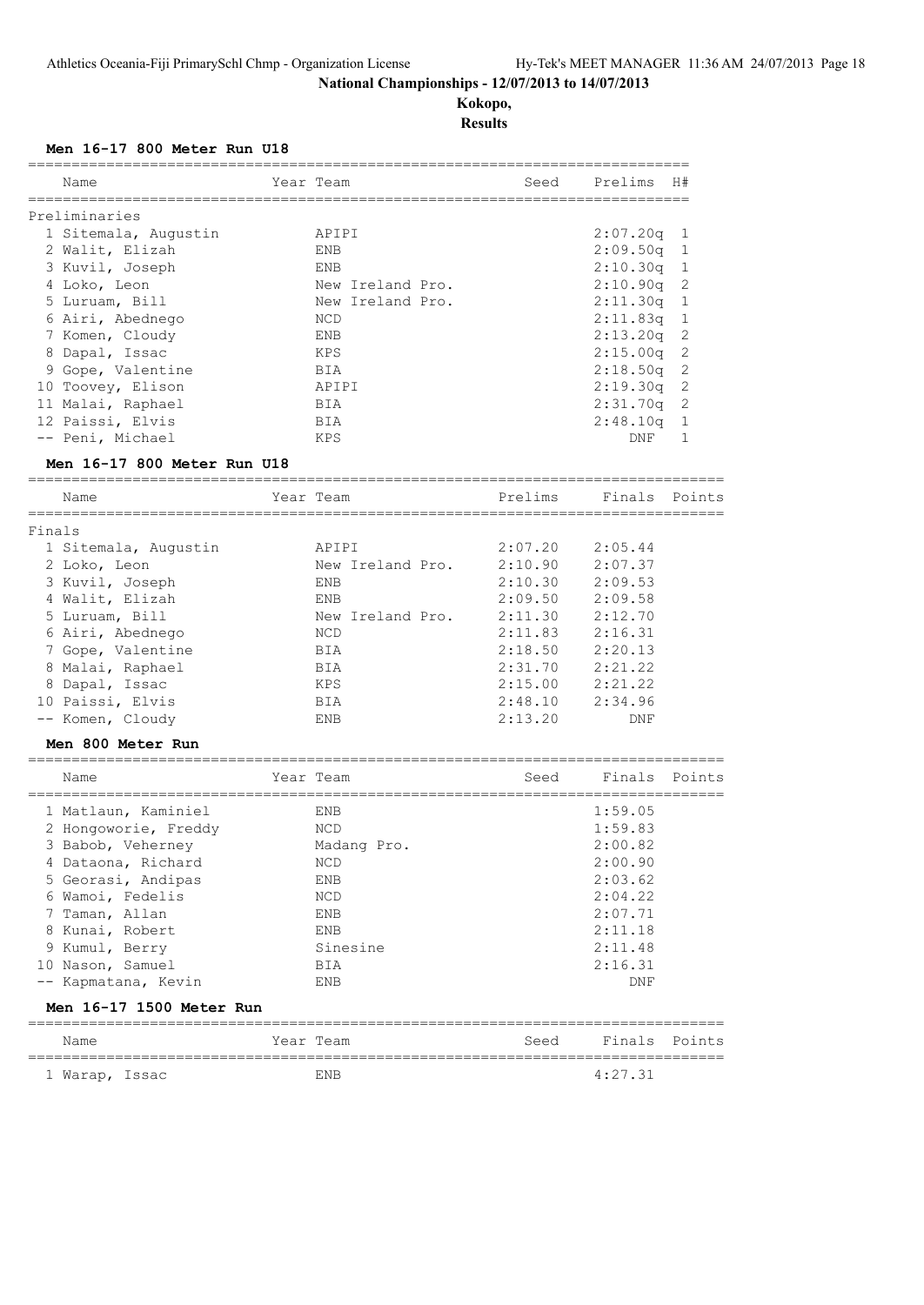**Kokopo,**

**Results**

| Men 16-17 1500 Meter Run |                  |         |
|--------------------------|------------------|---------|
| 2 Sitemala, Augustin     | APIPI            | 4:29.51 |
| 3 Kimin, Gideon          | Simbu            | 4:29.87 |
| 4 Sobo, Samson           | ENB              | 4:30.08 |
| 5 Siune, Abel            | Simbu            | 4:33.04 |
| 6 Yaqiqoel, Peter        | Simbu            | 4:37.65 |
| 7 Mirou, Aurthur         | ENB              | 4:39.90 |
| 8 Philip, Robert         | Sinesine         | 4:40.42 |
| 9 Gope, Valentine        | BIA              | 4:44.64 |
| 10 Amut, Patrick         | New Ireland Pro. | 4:49.73 |
| 11 Kumo, John            | Simbu            | 4:54.43 |
| 12 Walit, Elizah         | ENB              | 5:01.21 |
| Men 1500 Meter Run       |                  |         |

| Name                 | Year Team   | Seed | Finals Points |  |
|----------------------|-------------|------|---------------|--|
| 1 Georasi, David     | <b>KPS</b>  |      | 4:13.13       |  |
|                      |             |      |               |  |
| 2 Georasi, Andipas   | ENB         |      | 4:13.27       |  |
| 3 Babob, Veherney    | Madang Pro. |      | 4:14.34       |  |
| 4 Kiage, Skene       | Morobe      |      | 4:18.21       |  |
| 5 Kaspar, Simbai     | EHP         |      | 4:22.00       |  |
| 6 Hongoworie, Freddy | <b>NCD</b>  |      | 4:28.89       |  |
| 7 Kumul, Berry       | Sinesine    |      | 4:30.89       |  |
| 8 Sigeala, Gravien   | WNB         |      | 4:33.18       |  |
| 9 Dataona, Richard   | NCD         |      | 4:36.76       |  |
| 10 Pikolo, John      | <b>ENB</b>  |      | 4:42.23       |  |
| 11 Wamoi, Fedelis    | NCD         |      | 4:45.98       |  |
| 12 Malai, Raphael    | BIA         |      | 5:04.57       |  |

#### **Men 16-17 3000 Meter Run U18**

| Name                                     | Year Team               | Seed | Finals Points        |  |
|------------------------------------------|-------------------------|------|----------------------|--|
| 1 Warap, Issac                           | <b>ENB</b>              |      | 9:46.64<br>9:49.62   |  |
| 2 Philip, Robert<br>3 Sigeala, Gravien   | Sinesine<br>WNB         |      | 9:54.05              |  |
| 4 Siune, Abel<br>5 William, John         | Simbu<br>Simbu          |      | 10:00.45<br>10:04.59 |  |
| 6 Dominic, Cleopas                       | BIA                     |      | 10:10.31             |  |
| 7 Namuno, Sylvesta<br>8 Hare, Ignatius   | WNB<br><b>WNB</b>       |      | 10:37.65<br>10:42.57 |  |
| 9 Mou, Samuel                            | BIA                     |      | 11:02.25             |  |
| 10 Pologule, Michael<br>11 Pari, Gabriel | New Ireland Pro.<br>WNB |      | 11:04.32<br>11:35.19 |  |
|                                          |                         |      |                      |  |

# **Men 5000 Meter Run**

| Name               | Year Team  | Seed | Finals Points |  |
|--------------------|------------|------|---------------|--|
| 1 Kaspar, Simbai   | F.HP       |      | 16:14.01      |  |
| 2 Georasi, David   | KPS        |      | 16:39.84      |  |
| 2 Siune, Abel      | Simbu      |      | 16:39.84      |  |
| 4 Kiage, Skene     | Morobe     |      | 16:45.95      |  |
| 5 Benson, Jobby    | Sinesine   |      | 16:58.92      |  |
| 6 Georasi, Andipas | <b>FNB</b> |      | 17:07.45      |  |
|                    |            |      |               |  |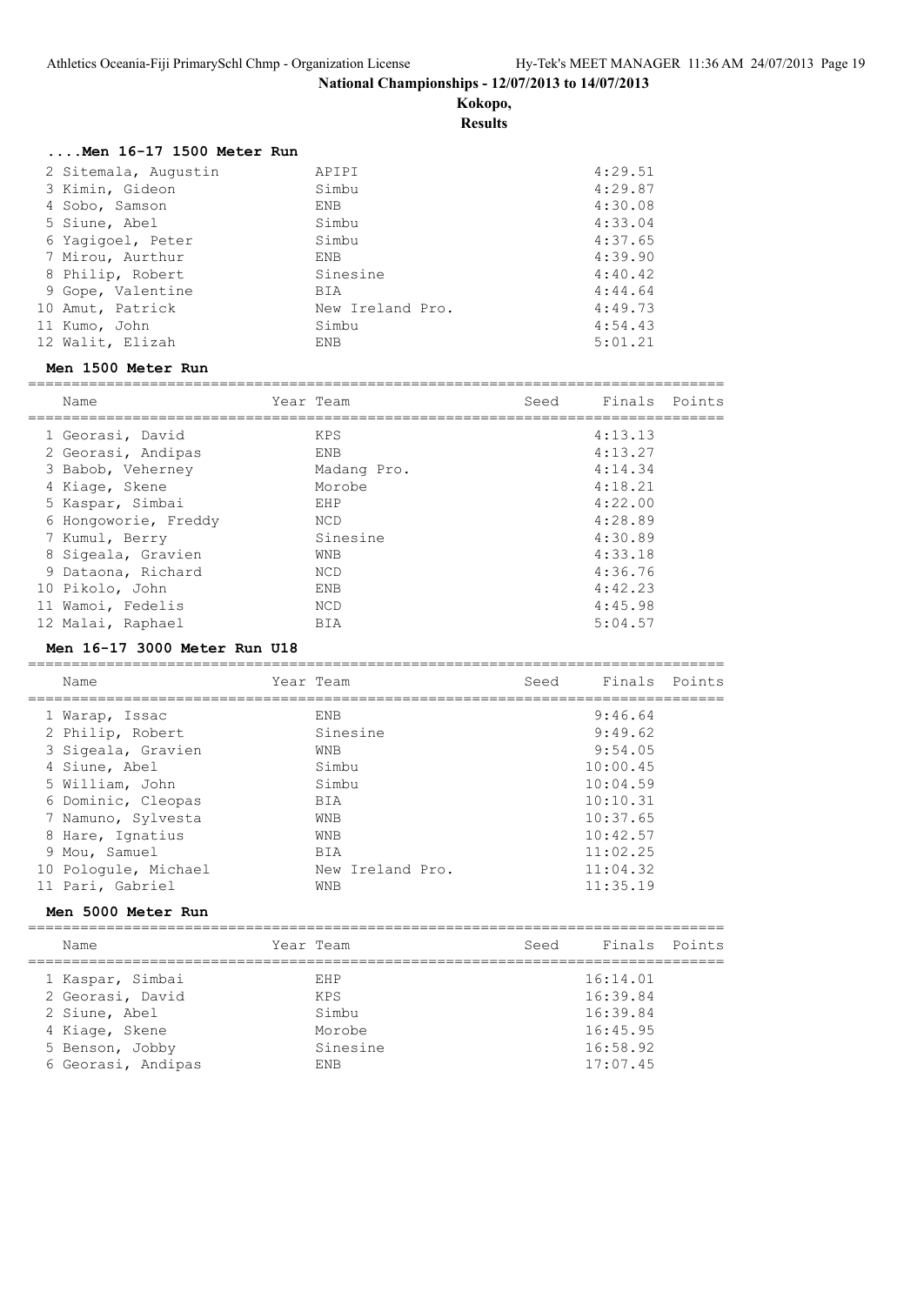**Kokopo,**

**Results**

|  |  | Men 5000 Meter Run |  |
|--|--|--------------------|--|
|  |  |                    |  |

| 7 Taralup, Enos      | ENB              | 17:37.56 |
|----------------------|------------------|----------|
| 8 Dominic, Cleopas   | BIA              | 18:29.63 |
| 9 Leqebubu, Paias    | BIA              | 18:57.30 |
| 10 Pologule, Michael | New Ireland Pro. | 18:57.37 |
| 11 Monda, Steven     | BIA              | 19:09.42 |
| 12 Mou, Samuel       | <b>BTA</b>       | 19:13.24 |

#### **Men 10000 Meter Run**

| Name                                                 | Year Team                        | Seed | Finals Points                    |  |
|------------------------------------------------------|----------------------------------|------|----------------------------------|--|
| 1 Kaspar, Simbai<br>2 Siune, Abel<br>3 Benson, Jobby | <b>F.HP</b><br>Simbu<br>Sinesine |      | 35:03.21<br>35:09.64<br>36:05.88 |  |
| 4 Monda, Steven<br>5 Legebubu, Paias                 | <b>BTA</b><br><b>BTA</b>         |      | 40:06.14<br>40:43.98             |  |

# **Men 16-17 110 Meter Hurdles U18**

| Name               | Year Team        | Seed |       | Finals Wind Points |
|--------------------|------------------|------|-------|--------------------|
| 1 Kaleng, Roy      | New Ireland Pro. |      | 17.66 | NWI                |
| 2 Wartovo, Hosea   | KPS              |      | 17.75 | NWI                |
| 3 Tomarum, Nick    | <b>WNB</b>       |      | 18.05 | NWI                |
| 4 Kitiman, Allan   | <b>WNB</b>       |      | 18.80 | NWI                |
| 5 Fidelis, Norbert | KPS              |      | 18.96 | NWI                |
| 6 Toovey, Elison   | APTPT            |      | 19.00 | NWI                |
| 7 Voa, Alois       | <b>KPS</b>       |      | 19.21 | NWI                |
| 8 Tade, Enos       | New Ireland Pro. |      | 19.27 | NWI                |
|                    |                  |      |       |                    |

#### **Men 110 Meter Hurdles**

| Name                                              | Year Team                                          | Seed |                                               | Finals Wind Points |
|---------------------------------------------------|----------------------------------------------------|------|-----------------------------------------------|--------------------|
| 1 Logorava, Wesley<br>2 Kuam, Rex<br>3 Jee, Keanu | New Ireland Pro.<br><b>FNB</b><br>New Ireland Pro. |      | 17.14 1.6<br>$17.21 \quad 1.6$<br>$22.01$ 1.6 |                    |
| 4 Sani, Kila                                      | WNB                                                |      | $23.11$ 1.6                                   |                    |

#### **Men 400 Meter Hurdles**

| Name                 | Year Team        | Seed | Prelims      | H#            |
|----------------------|------------------|------|--------------|---------------|
| Preliminaries        |                  |      |              |               |
| 1 Joshua, Penniel    | New Ireland Pro. |      | $57.12q$ 2   |               |
| 2 Kenas, Manuai      | NCD              |      | $57.86q$ 1   |               |
| 3 Lerkin, Ephraim    | New Ireland Pro. |      | $59.12q$ 2   |               |
| 4 Waqi, Poiya        | <b>NCD</b>       |      | $59.71q$ 2   |               |
| 5 Luveana, Jeffrey   | ENB              |      | $59.78q$ 1   |               |
| 6 Yinambe, Robson    | New Ireland Pro. |      | $59.82q$ 2   |               |
| 7 Dirihen, Rydell    | Morobe           |      | $1:00.87q$ 2 |               |
| 8 Toovey, Elison     | APIPI            |      | $1:02.62q$ 1 |               |
| 9 Marum Jnr, William | Morobe           |      | 1:03.12      | $\mathcal{P}$ |
| 10 Ezekiel, Kulubath | <b>FNB</b>       |      | 1:11.79      |               |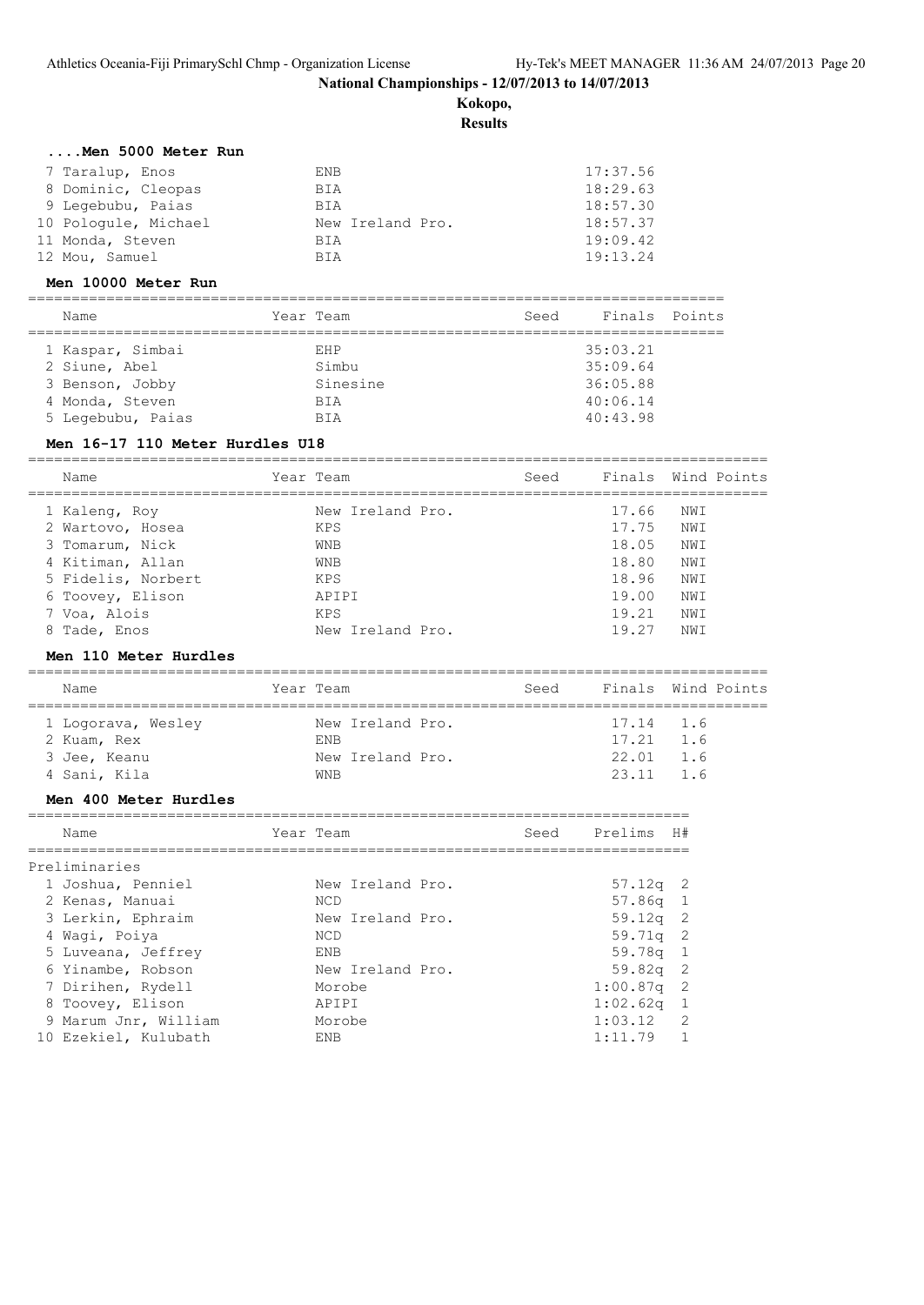**Kokopo, Results**

# **Men 400 Meter Hurdles**

| Name                        |                   | Year Team        | Prelims                     |                      | Finals Points      |
|-----------------------------|-------------------|------------------|-----------------------------|----------------------|--------------------|
| Finals                      |                   |                  |                             | -------------------- |                    |
| 1 Kenas, Manuai             |                   | NCD              | 57.86                       | 55.76                |                    |
| 2 Joshua, Penniel           |                   | New Ireland Pro. | 57.12                       | 55.85                |                    |
| 3 Yinambe, Robson           |                   | New Ireland Pro. | 59.82                       | 57.92                |                    |
| 4 Lerkin, Ephraim           |                   | New Ireland Pro. | 59.12                       | 58.69                |                    |
| 5 Luveana, Jeffrey          |                   | ENB              | 59.78                       | 59.77                |                    |
| 6 Wagi, Poiya               |                   | NCD              | 59.71                       | 1:01.53              |                    |
| -- Dirihen, Rydell          |                   | Morobe           | 1:00.87                     | DNF                  |                    |
| -- Toovey, Elison           |                   | APIPI            | 1:02.62                     | DNF                  |                    |
| Men 3000 Meter Steeplechase |                   |                  |                             |                      |                    |
| Name                        |                   | Year Team        | Seed                        | Finals Points        |                    |
| 1 Kiage, Skene              |                   | Morobe           |                             | 10:07.69             |                    |
| 2 Sigeala, Gravien          |                   | WNB              |                             | 10:30.16             |                    |
| 3 Taralup, Enos             |                   | ENB              |                             | 10:35.07             |                    |
| -- Pikolo, John             |                   | ENB              |                             | DNF                  |                    |
| Men 16-17 High Jump U18     |                   |                  |                             |                      |                    |
| Name                        |                   | Year Team        | Seed                        |                      | Finals Points      |
| 1 Darius, Moses             |                   | New Ireland Pro. |                             | 1.77m                |                    |
| 2 Sahembo, Terence          |                   | ENB              |                             | 1.74m                |                    |
| 3 Wartovo, Hosea            |                   | KPS              |                             | 1.71m                |                    |
| Men High Jump               |                   |                  |                             |                      |                    |
| Name                        |                   | Year Team        | Seed                        |                      | Finals Points      |
| 1 Jessem, David             |                   | Morobe           | =========================== | 1.80m                |                    |
| 1 Richard, Penniel          |                   | EHP              |                             | 1.80m                |                    |
| 3 Joshua, Penniel           |                   | New Ireland Pro. |                             | 1.75m                |                    |
| 4 Darius, Moses             |                   | New Ireland Pro. |                             | 1.70m                |                    |
| 4 Katusele, Sandy           |                   | Morobe           |                             | 1.70m                |                    |
| 6 Bawai, Francis            |                   | ENB              |                             | 1.65m                |                    |
| 7 Marum Jnr, William        |                   | Morobe           |                             | 1.60m                |                    |
| Men 16-17 Long Jump U18     |                   |                  |                             |                      |                    |
| $N \sim m \sim$             | $V \cap N$ $\Box$ |                  | $C \cap A$                  |                      | $E_{\text{total}}$ |

| Name               | Year Team  | Seed |       | Finals Wind Points |
|--------------------|------------|------|-------|--------------------|
| 1 Kavanamur, Livai | ENB        |      | 6.01m | NWI                |
| 2 Bune, Charles    | Morobe     |      | 5.87m | NWI                |
| 3 Tagagau, Moses   | KPS        |      | 5.86m | NWI                |
| 4 Gerard, Tivelit  | KPS        |      | 5.46m | NWI                |
| 5 Livuan, Charles  | <b>ENB</b> |      | 5.44m | NWI                |
| 6 Michael, Colin   | ENB        |      | 5.29m | NWI                |
| 7 Tirown, William  | KPS        |      | 4.93m | NWI                |
| 8 Woiwoi, Oscar    | <b>KPS</b> |      | 4.79m | NWI                |
|                    |            |      |       |                    |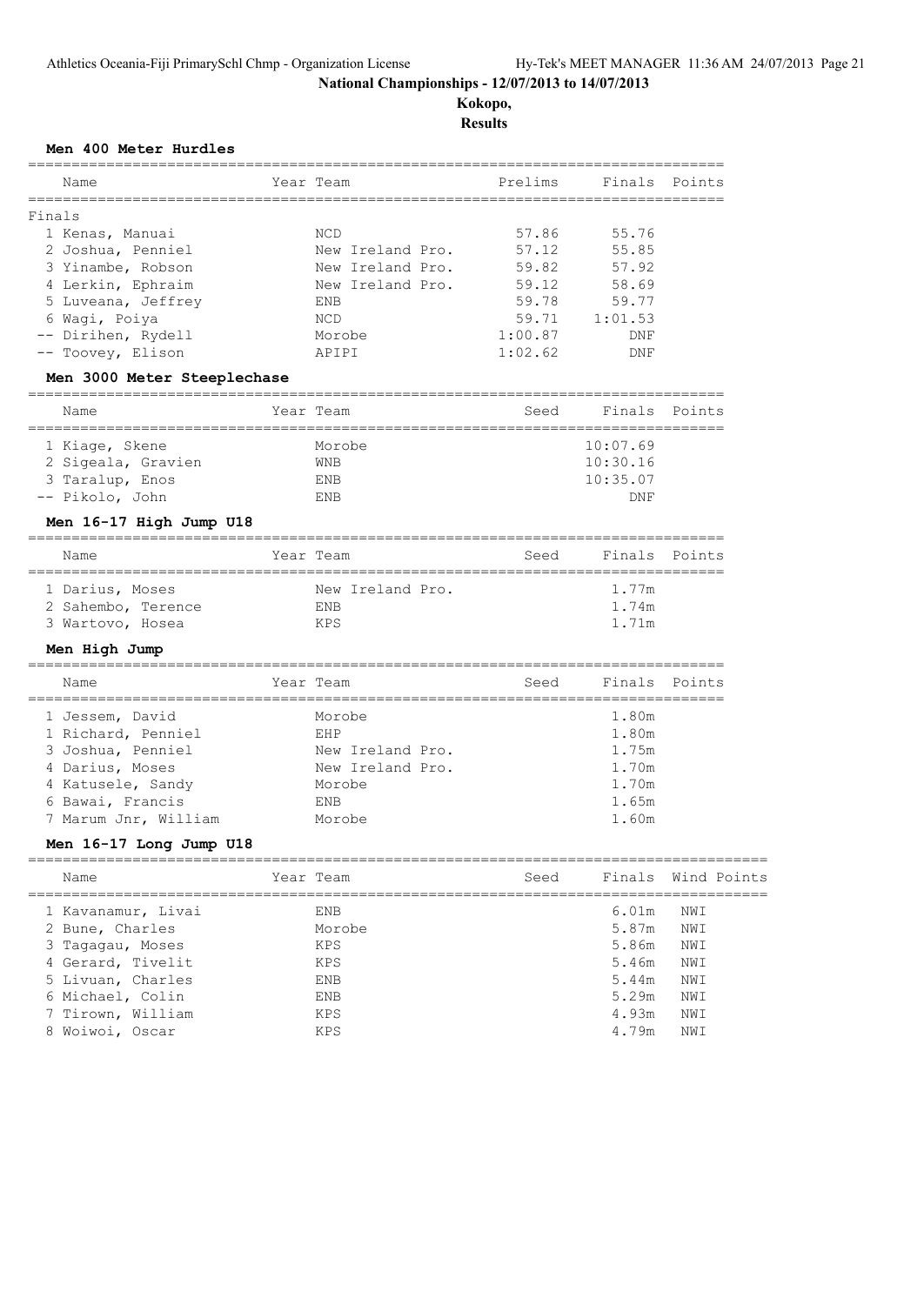# **Kokopo, Results**

**Men Long Jump**

| Name                                      |             | Year Team        | Seed                                  | Finals        |        | Wind Points |
|-------------------------------------------|-------------|------------------|---------------------------------------|---------------|--------|-------------|
| 1 Jessem, David                           |             | Morobe           |                                       | 6.39m         | NWI    |             |
| 1 Tavol, Mong                             |             | Morobe           |                                       | 6.39m         | NWI    |             |
| 3 Levi, Ben                               |             | Unattached       |                                       | 6.33m         | NWI    |             |
| 4 Aaron, Hobson                           |             | Morobe           |                                       | 6.20m         | NWI    |             |
| 5 Wual, Rex                               |             | ENB              |                                       | 6.19m         | NWI    |             |
| 6 Bawai, Francis                          |             | ENB              |                                       | 6.10m         | NWI    |             |
| 7 Richard, Penniel                        |             | EHP              |                                       | 6.09m         | NWI    |             |
| 8 Pokel, Kelvin                           |             | ENB              |                                       | 6.01m         | NWI    |             |
|                                           |             | Morobe           |                                       | 5.76m         |        |             |
| 9 Worealevi, Reginald                     |             |                  |                                       |               | NWI    |             |
| 10 Kuam, Rex                              |             | ENB              |                                       | 5.14m         | NWI    |             |
| Men 16-17 Triple Jump U18                 |             |                  |                                       |               |        |             |
| Name<br>=========================         | ====        | Year Team        | Seed                                  | Finals        |        | Wind Points |
| 1 Twelit, Gerard                          |             | KPS              |                                       | 11.31m        | NWI    |             |
| 2 Taule, Jubillee                         |             | KPS              |                                       | 10.31m        | NWI    |             |
| Men Triple Jump                           |             |                  |                                       |               |        |             |
| =================<br>==================== |             |                  |                                       |               |        |             |
| Name                                      |             | Year Team        | Seed                                  | Finals        |        | Wind Points |
| 1 Tavol, Mong                             |             | Morobe           |                                       | 14.66m        | 2.4    |             |
| 2 Levi, Ben                               |             | Unattached       |                                       | 13.56m        | 1.3    |             |
| 3 Joshua, Penniel                         |             | New Ireland Pro. |                                       | 13.10m        | 4.0    |             |
| 4 Pokel, Kelvin                           |             | ENB              |                                       | 13.02m        | NWI    |             |
| 5 Katusele, Sandy                         |             | Morobe           |                                       | 12.89m        | 3.3    |             |
| 6 Dirihen, Rydell                         |             | Morobe           |                                       | 12.28m        | NWI    |             |
| 7 Tolan, Elison                           |             | New Ireland Pro. |                                       | 9.80m         | NWI    |             |
| Men 16-17 Shot Put U18                    |             |                  |                                       |               |        |             |
|                                           |             |                  |                                       |               |        |             |
| Name<br>===================               | =========== | Year Team        | Seed<br>============================= | Finals        | Points |             |
| 1 Malambes, Samuel                        |             | New Ireland Pro. |                                       | 11.66m        |        |             |
| 2 Komboi, Philip                          |             | NCD              |                                       | 10.77m        |        |             |
| 3 Siwi, Alphonse                          |             | Simbu            |                                       | 10.56m        |        |             |
| 4 Poyasei, Timothy                        |             | New Ireland Pro. |                                       | 10.30m        |        |             |
| 5 Dako, Rodney                            |             | WNB              |                                       | 9.54m         |        |             |
|                                           |             | <b>KPS</b>       |                                       | 8.95m         |        |             |
| 6 Tagagau, Moses<br>7 Wakoro, Bethuel     |             |                  |                                       | 8.32m         |        |             |
|                                           |             | WNB<br>KPS       |                                       | 7.74m         |        |             |
| 8 Kuma, Francis                           |             |                  |                                       |               |        |             |
| 9 Jonah, Joel                             |             | KPS              |                                       | 7.00m         |        |             |
| Men Shot Put                              |             |                  |                                       |               |        |             |
| Name                                      |             | Year Team        | Seed                                  | Finals Points |        |             |
| 1 Tommy, Samuel                           |             | ENB              |                                       | 9.63m         |        |             |
| 2 Gigmai, Camilus                         |             | Sinesine         |                                       | 9.41m         |        |             |
| 3 Linane, Omeni                           |             | New Ireland Pro. |                                       | 8.60m         |        |             |
| 4 Kini, Mark                              |             | EHP              |                                       | 8.38m         |        |             |
| 5 Nuken, Depra                            |             | ENB              |                                       | 8.30m         |        |             |
|                                           |             |                  |                                       |               |        |             |
|                                           |             |                  |                                       |               |        |             |
|                                           |             |                  |                                       |               |        |             |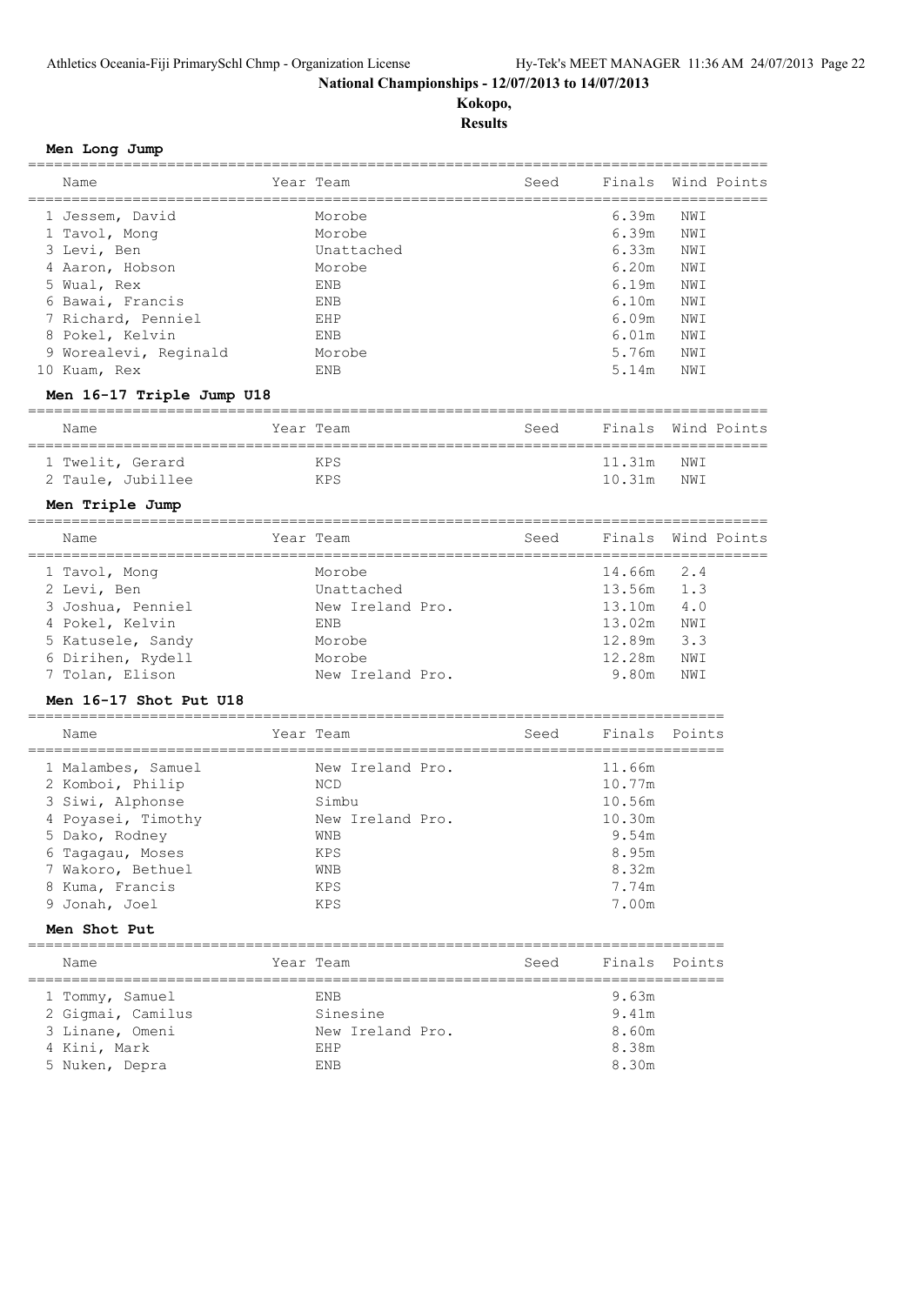**Kokopo,**

**Results**

#### **....Men Shot Put**

| 6 Pulsa, Methodius | New Ireland Pro. | 7.96m |
|--------------------|------------------|-------|
| 7 Jee, Keanu       | New Ireland Pro. | 7.46m |

#### **Men 16-17 Discus Throw U18**

| Name               | Year Team        | Seed | Finals Points |  |
|--------------------|------------------|------|---------------|--|
| 1 Komboi, Philip   | <b>NCD</b>       |      | 32.53m        |  |
| 2 Ezekiel, Toram   | APIPI            |      | 29.44m        |  |
| 3 Marley, Bingau   | KPS              |      | 29.11m        |  |
| 4 Dako, Rodney     | <b>WNB</b>       |      | 29.00m        |  |
| 5 Tagagau, Moses   | <b>KPS</b>       |      | 27.48m        |  |
| 6 Malambes, Samuel | New Ireland Pro. |      | 27.43m        |  |
| 7 Komen, Cloudy    | ENB              |      | 25.04m        |  |
| 8 Wakoro, Bethuel  | <b>WNB</b>       |      | 22.31m        |  |

================================================================================

#### **Men Discus Throw**

================================================================================ Name **Seed** Finals Points ================================================================================ 1 Gigmai, Camilus Sinesine 33.00m 2 Manau, Charles WNB 32.94m 3 Tommy, Samuel ENB 30.37m 4 Nuken, Depra ENB 28.81m 5 Lekii, Jeffrey EHP 27.20m 6 Sigrupoi, Emmanuel New Ireland Pro. 26.55m 7 Linane, Omeni New Ireland Pro. 21.00m 8 Jee, Keanu New Ireland Pro. 20.35m

#### **Men 16-17 Javelin Throw U18**

| Name              | Year Team        | Seed | Finals Points |  |
|-------------------|------------------|------|---------------|--|
| 1 Grayson, Konnie | ENB              |      | 49.41m        |  |
| 2 Wilfred, Lauson | New Ireland Pro. |      | 46.36m        |  |
| 3 Komboi, Philip  | <b>NCD</b>       |      | 46.20m        |  |
| 4 Tolan, Elison   | New Ireland Pro. |      | 42.26m        |  |
| 5 Euki, Joshua    | New Ireland Pro. |      | 42.20m        |  |
| 6 Siwi, Alphonse  | Simbu            |      | 40.53m        |  |
| 7 Tagagau, Moses  | <b>KPS</b>       |      | 38.72m        |  |
|                   |                  |      |               |  |

#### **Men Javelin Throw**

| Name               | Year Team        | Seed | Finals Points |  |
|--------------------|------------------|------|---------------|--|
| 1 Lekii, Jeffrey   | EHP              |      | 48.35m        |  |
| 2 Manau, Charles   | <b>WNB</b>       |      | 47.35m        |  |
| 3 Tommy, Samuel    | <b>ENB</b>       |      | 44.98m        |  |
| 4 Pulsa, Methodius | New Ireland Pro. |      | 44.67m        |  |
| 5 Marley, Bingau   | <b>KPS</b>       |      | 44.43m        |  |
| 6 Wilfred, Lauson  | New Ireland Pro. |      | 41.79m        |  |
| 7 Gigmai, Camilus  | Sinesine         |      | 38.07m        |  |
|                    |                  |      |               |  |